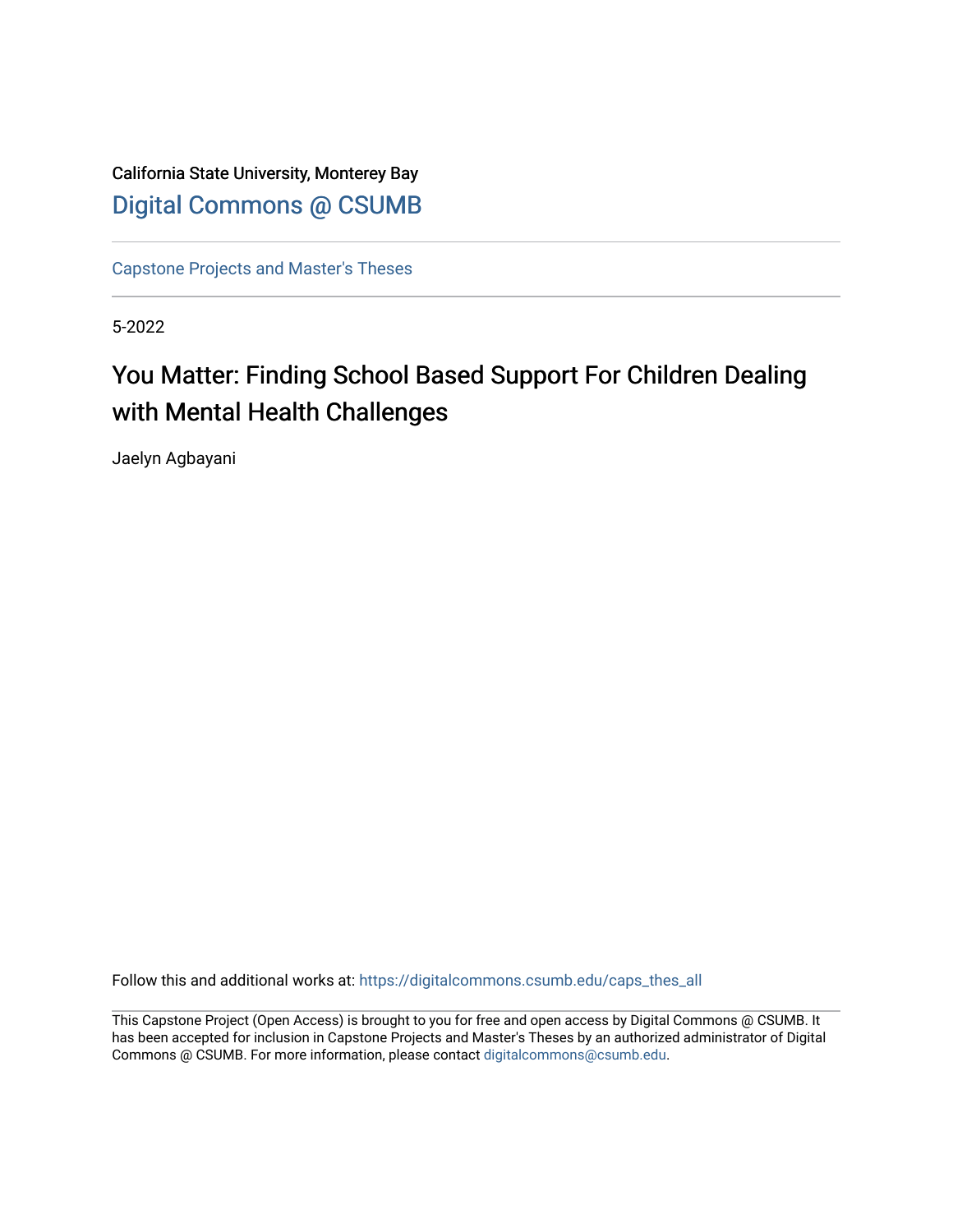You Matter: Finding School Based Support For Children Dealing With Mental Health

Challenges

Jaelyn C. Agbayani

California State University, Monterey Bay

Liberal Studies 400

Dr. Patty Whang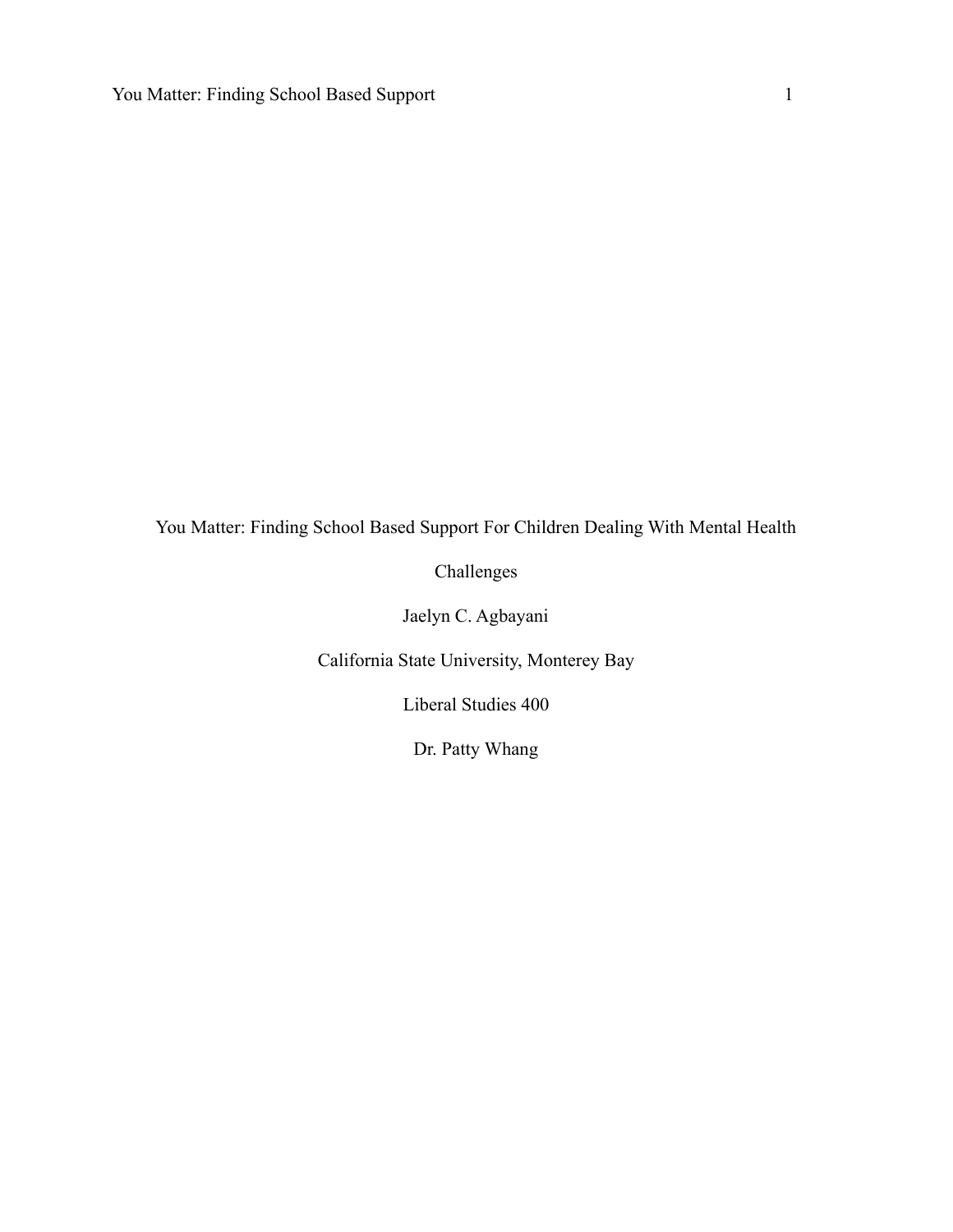#### **Abstract**

This study sheds light on the importance of providing easily accessible mental health support to all students. Advocating for mental health is important as the number of students who are suffering from mental health challenges increases. It is argued that many students are currently suffering from depression and anxiety and unfortunately schools are not doing a satisfactory job of providing support.After conducting research through the use of a survey and interviewing a school psychologist three different action options were thoroughly discussed to find school based support for children dealing with mental health challenges. Providing a permanent specialist and implementing a wellness center within the school, it is argued to be the most effective way to achieve the goals of providing school support for children who are dealing with mental health issues.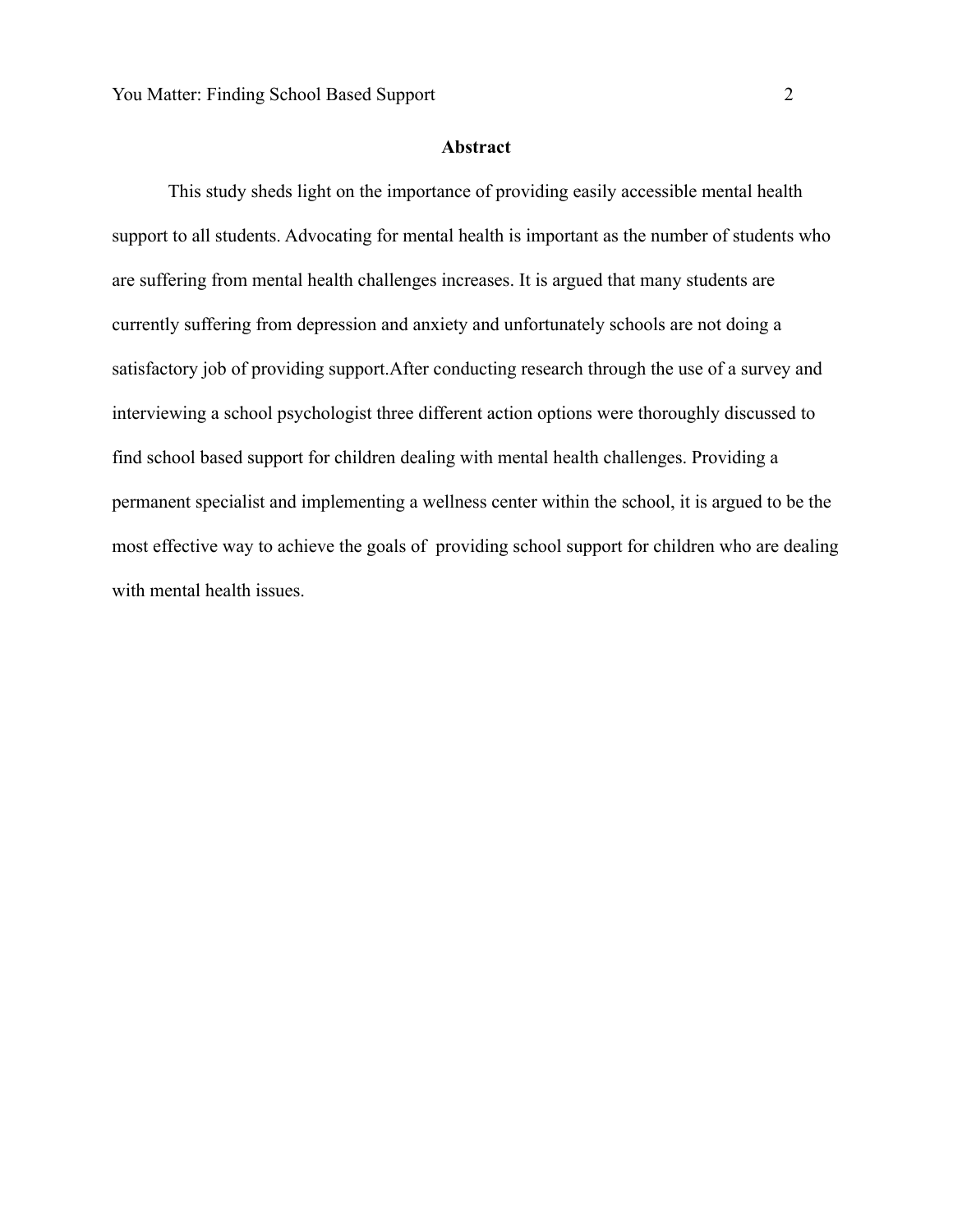# **Setting the Stage**

Imagine waking up one day and feeling flustered because you do not quite understand your feelings or what exactly is going on with your feelings at the age of 12. I felt that. I remember waking up one day and constantly questioning myself on what was going on because of the confusion that lay within my head. There were days where I would wake up and feel flustered because I was just confused on what I was feeling. I never reached out to anyone because I assumed that what I was feeling was just something that I was going through because it was a rollercoaster of emotions that I have never felt before. There were consistent days that threw me off because I would go throughout the day and have some breakdown episode because I was sad. I remember thinking to myself that there was no way that this could be anxiety or even could be some type of mental health source because it was just something I felt but never pursued the curious thought of what exactly was going on. I finally woke up one day and did my research because my feelings and thoughts never went away. I logged onto the computer one day at school and did my research. After about an hour of googling the symptoms I had and the thoughts I had, it was confirmed that I had anxiety and was severely depressed. I was baffled because I never knew this was something that could happen to me because I was always under the impression that anxiety and depression only happened to veterans because I was 12 and did not understand any better. I constantly wondered how this formed, but then I realized that it formed because of the type of insecurity that I had always gone through. I would constantly tell myself that I was not good enough nor was I ever going to be good enough, it baffled me because I was 12 and this age is usually the prime time age where children build the foundation of their life. I finally decided that I did not want to live a life where I was consistently sad or upset, so I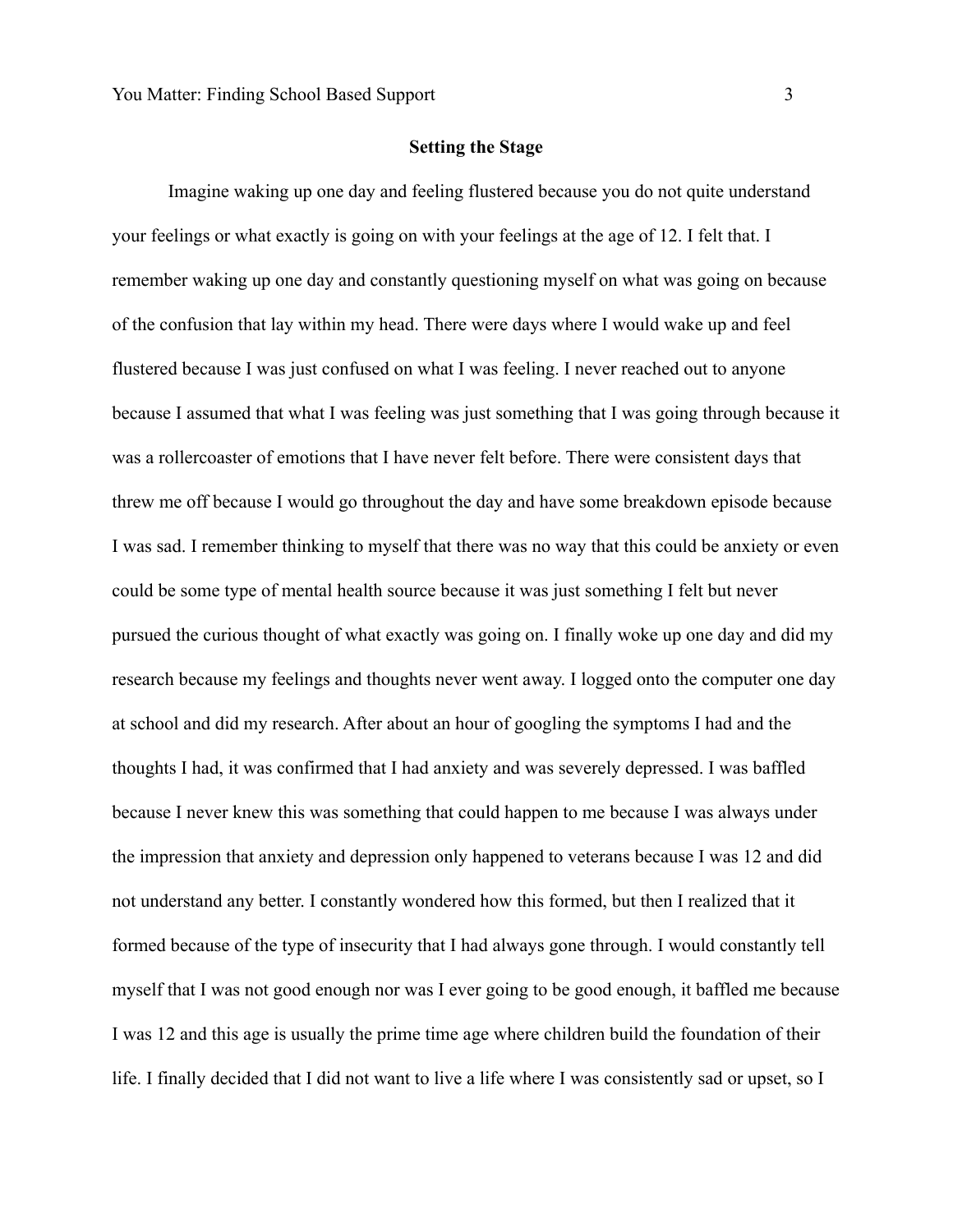finally reached out to my school to ask about the resources that were available for students who face mental health issues. I was told that there were no resources because "no student ever goes through mental health issues." Hearing that broke me. It broke me because it honestly felt like my feelings were invalidated. I felt like I had no one to talk to because my friends never spoke up about mental health issues, so I assumed they never knew what that meant because we were all 12. No 12 year old should ever experience mental health issues at such a young age, but society has developed so much over time that the idea of a 12 year old facing mental health issues is considered the norm. After thinking about this and questioning myself, I finally spoke up to my friends because they were the only people I felt safe speaking to about this. I was wrong, I was told why I did not speak to the counselor and why did I not reach out to someone sooner. My feelings were invalidated, just as I feared for them to once again. I told myself that I would never allow for someone to feel invalidated the way that I did because I personally felt some type of embarrassment. I felt embarrassed in a sense that it felt like everyone assumed that I was making this stuff up in my head when I was not. This is my influence to change things. After experiencing and acknowledging that I personally go through mental health issues, I made it clear to myself that I never want anyone to feel invalidated the way that I did nor do I want them to be afraid to speak up. Ultimately, I am choosing to move forward by looking into the types of resources that are available to middle school students when it comes to mental health issues since it is looked at as a norm in today's society.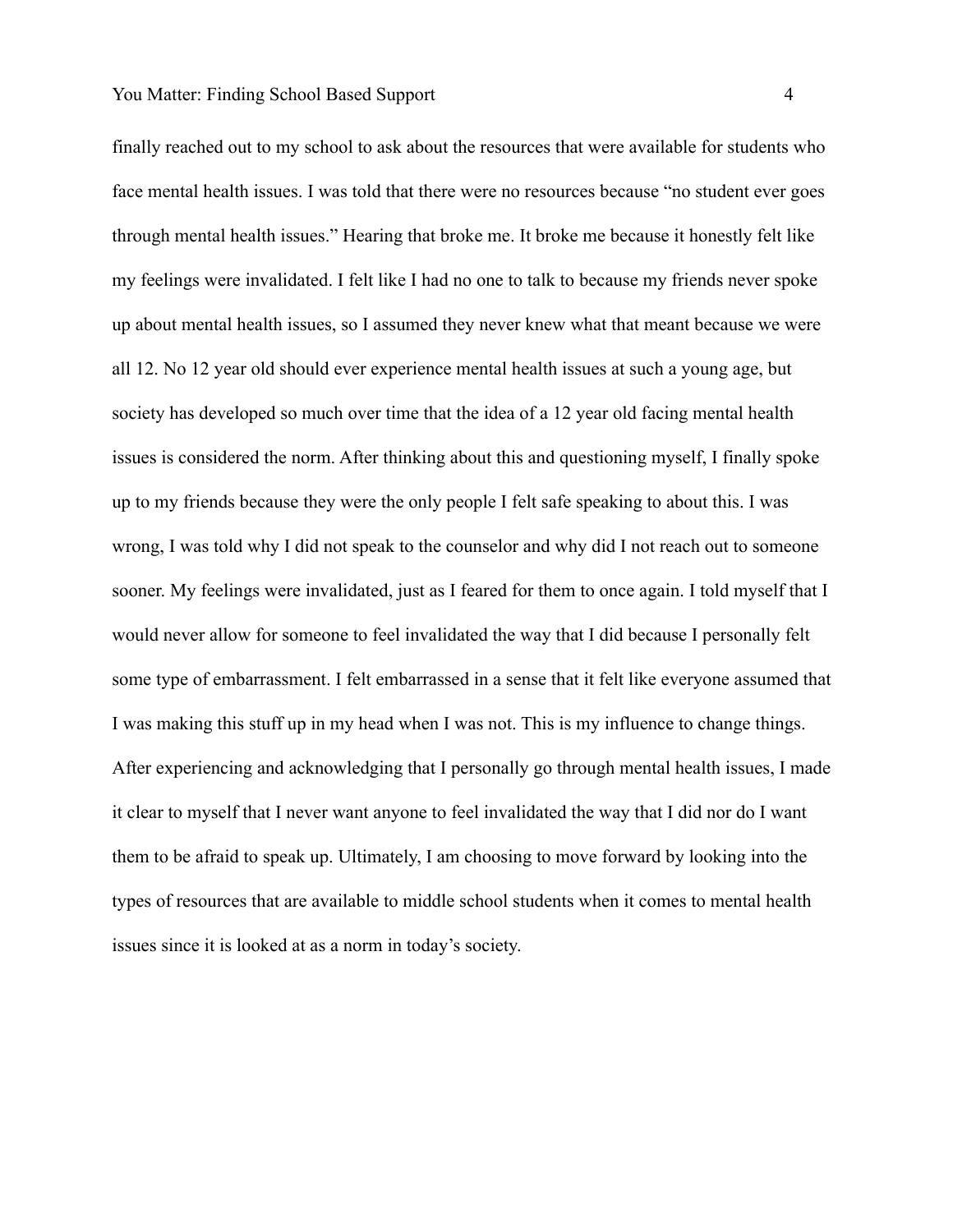## **Literature Synthesis & Integration**

Oftentimes people do not come to terms with their mental health until after school because they contain this thought that they feel invalidated because at such a young age, we are taught that we do not understand the idea of what mental health and it's struggles mean even though most times mental health is commonly found to start within the age groups of 12-14. Children may be afraid to speak up about having mental health struggles because of the stigma that having some type of mental health is seen as needing assistance. Ultimately, there may be many questions about what schools are doing to support their students.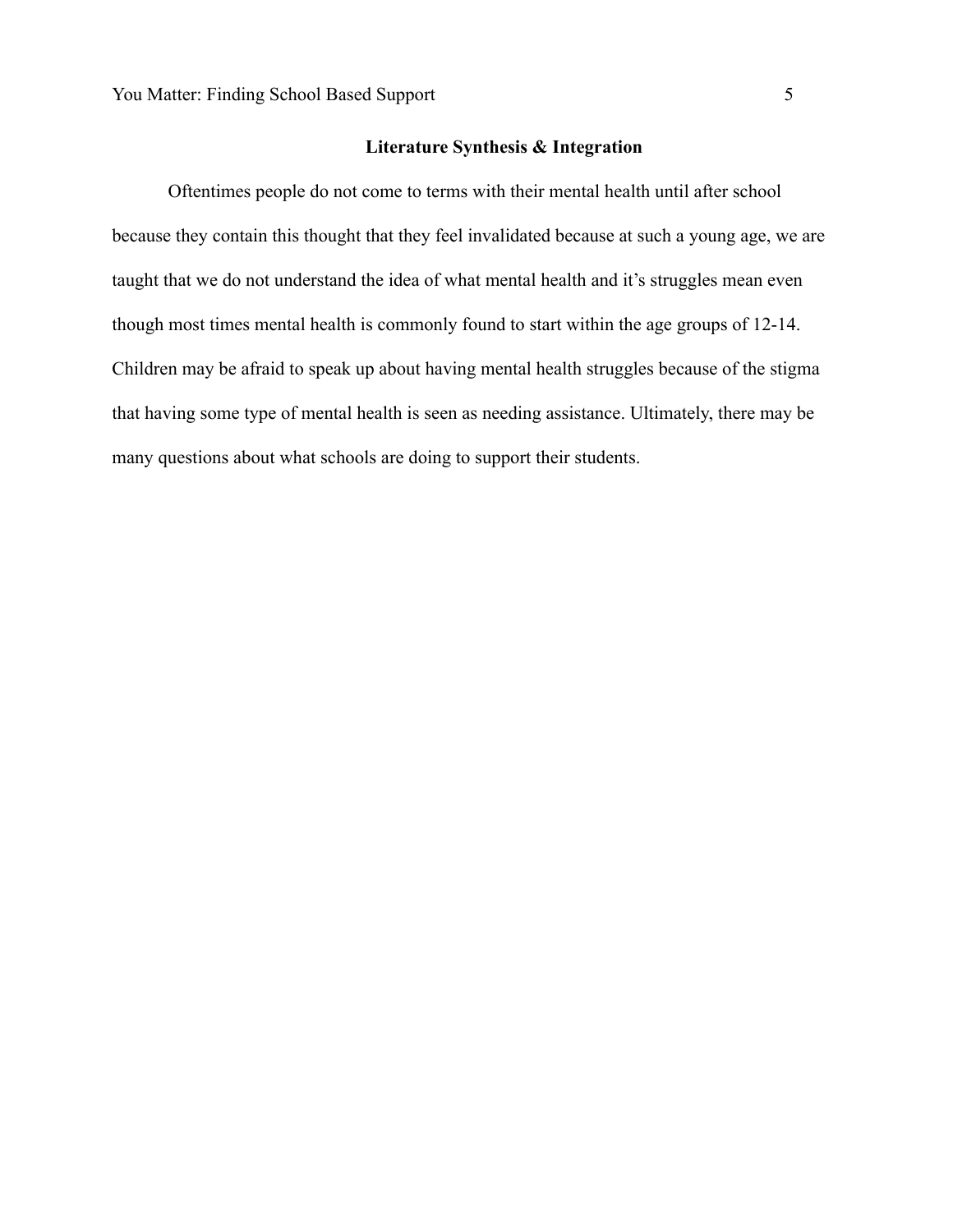## **What is the Problem?**

The most common problem in today's age is that most children understand the concept of what mental health is, but unfortunately the way that schools and society portray this idea comes off as offensive. It is also not uncommon nowadays for this next generation of children to be familiar with both perspectives of mental health because of how often and how much they praise the idea of being familiar with their mental health. It is said that by having children educated about their mental health before conceptualizing fully formed mental health problems, the possibility of preventing the formation of negative attitudes to assist the idea of accurate understanding of psychiatric disorders (Wahl, O. F., Susin, J., Kaplan, L., Lax, A., & Zatina, D. 2011). By doing this, it allows for children to recognize and familiarize themselves with the possibility of gaining more knowledge before attempting the idea of trying to self diagnose which could potentially be more beneficial to those who are not comfortable with the idea of reaching out to a professional.

Oftentimes, most parents are unaware of the fact that their children are facing the struggles of mental health challenges. Although this may be the case, most parental figures are now trying to be involved with their children's well being and whether or not they need professional help. One curriculum that has helped children get educated on this topic is Breaking the Silence: Teaching the Next Generation About Mental Illnesses. This program was formed in efforts to help veteran teachers who also play the role of parents who have children with mental illnesses (Wahl, O. F., Susin, J., Kaplan, L., Lax, A., & Zatina, D. 2011). Ultimately, by providing this type of program to students, they are capable of offering the type of assistance that most students may need due to the lack of assistance that they may feel.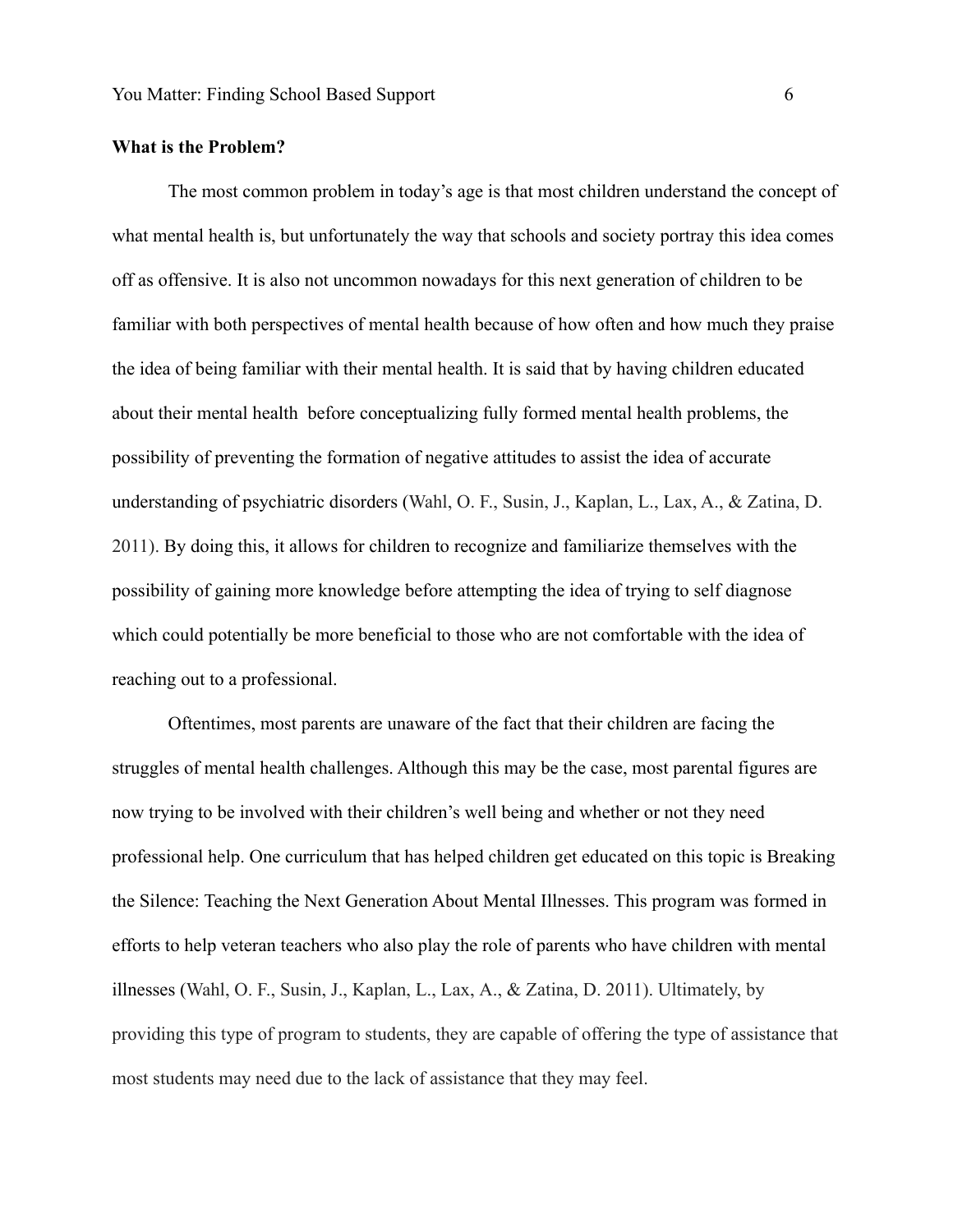# **Why is it an Issue?**

Due to the fact that many students face mental illnesses, it is a crucial factor that students receive the help that they may be seeking because without it students are facing crises that affect them negatively especially when it comes to school. It has been acknowledged that there have been many argued observations towards the topic of mental health resources being implemented in school systems (Slade, E. 2003). Though this may be the case, there are many factorable arguments on why schools are slacking on providing these types of resources to their children. The first factorable argument that takes place is how schools are defining their mental health services as a broad topic that potentially reflects diverse needs of students in different types of learning needs (Franklin, C. G., Kim, J. S., Ryan, T. N., Kelly, M. S., & Montgomery, K. L. 2012). Not only is this seen as some type of ignorance, but it is also portrayed as slacking behavior. This could potentially be seen as slacking due to the type of restriction that the school is leaving up because mental health is seen as a vague topic that many adults are afraid to speak up about. It is also concerning that many teachers are pretty unaware of the idea of mental health with their middle school students as well because it comes off that teachers themselves do not quite understand nor do they contain the knowledge of what mental health even is. It is said that the type of programs provided focus solely on the idea of trying to resolve psychological problems (Franklin, C. G., Kim, J. S., Ryan, T. N., Kelly, M. S., & Montgomery, K. L. 2012). The problem with this being the case is that not all students suffer with just psychological problems, but rather the term "mental illness" is such an umbrella term that there are much more factors when it comes to mental illness that are often blocked off or not given enough recognition because of the fact that not many children are diagnosed with this type of illness or that the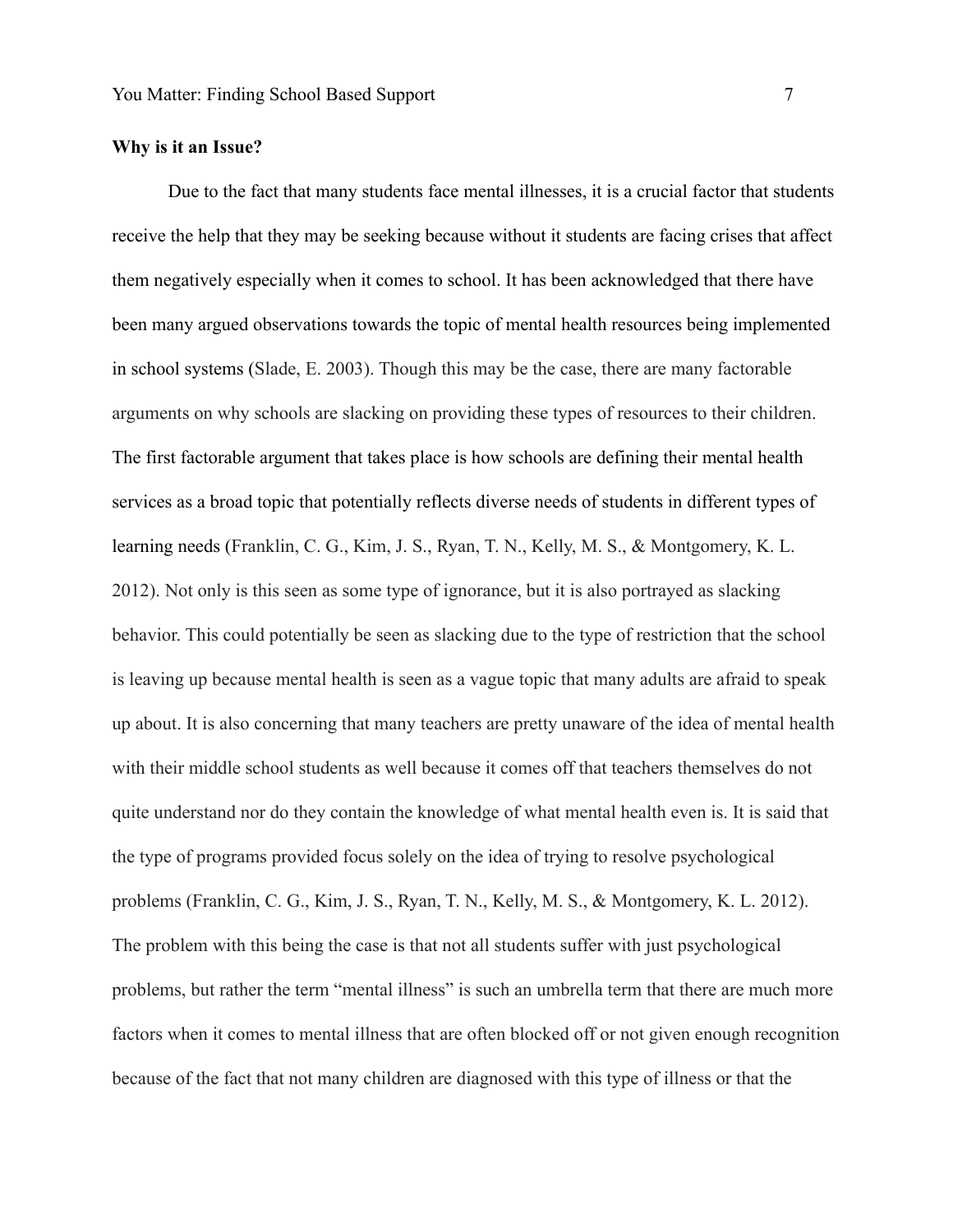children are incapable of knowing what it is because it could potentially be a form of mental illness that society is not used to highlighting. Another arguably debate that could cause tension between everyone is that those who are not mentally ill are considered to be tenuously mentally healthy (Keyes, C. L. 2006).

There are also many different factors that allow for students to be considered as mentally healthy. Thus being that they are labeled this way so that way there is a positive outlook on mental challenge issues rather than looking at it in a negative type of connotation. The importance of providing assistance to those students and encouraging them to learn more about the concept of mental challenges allow for children to implicate the idea of the positive end of the mental health spectrum along with positive mental health development rather than focusing solely on the negative form of development that takes place (Keyes, C. L. 2006). The type of positive reinforcement that could potentially help students in the future is by allowing them access to the understanding of what mental health is and by allowing for them to provide insight on what they know because by doing this, it later allows them to realize what they know and what other knowledge they can gain when it comes to this topic of focus. The most familiar way that schools are implementing this idea is through a test called the Knowledge Test. By completing this test, students are capable of responding to scenarios that show how much they understand the idea of what mental health is. Teachers often meet curriculum by doing this when they can provide results to the school about the type of knowledge that the students contain because their results are later used on to assist the school on how they can help provide better assistance to those in need (Watson, A. C., Otey, E., Westbrook, A. L., Gardner, A. L., Lamb, T. A., Corrigan, P. W., & Fenton, W. S. 2004).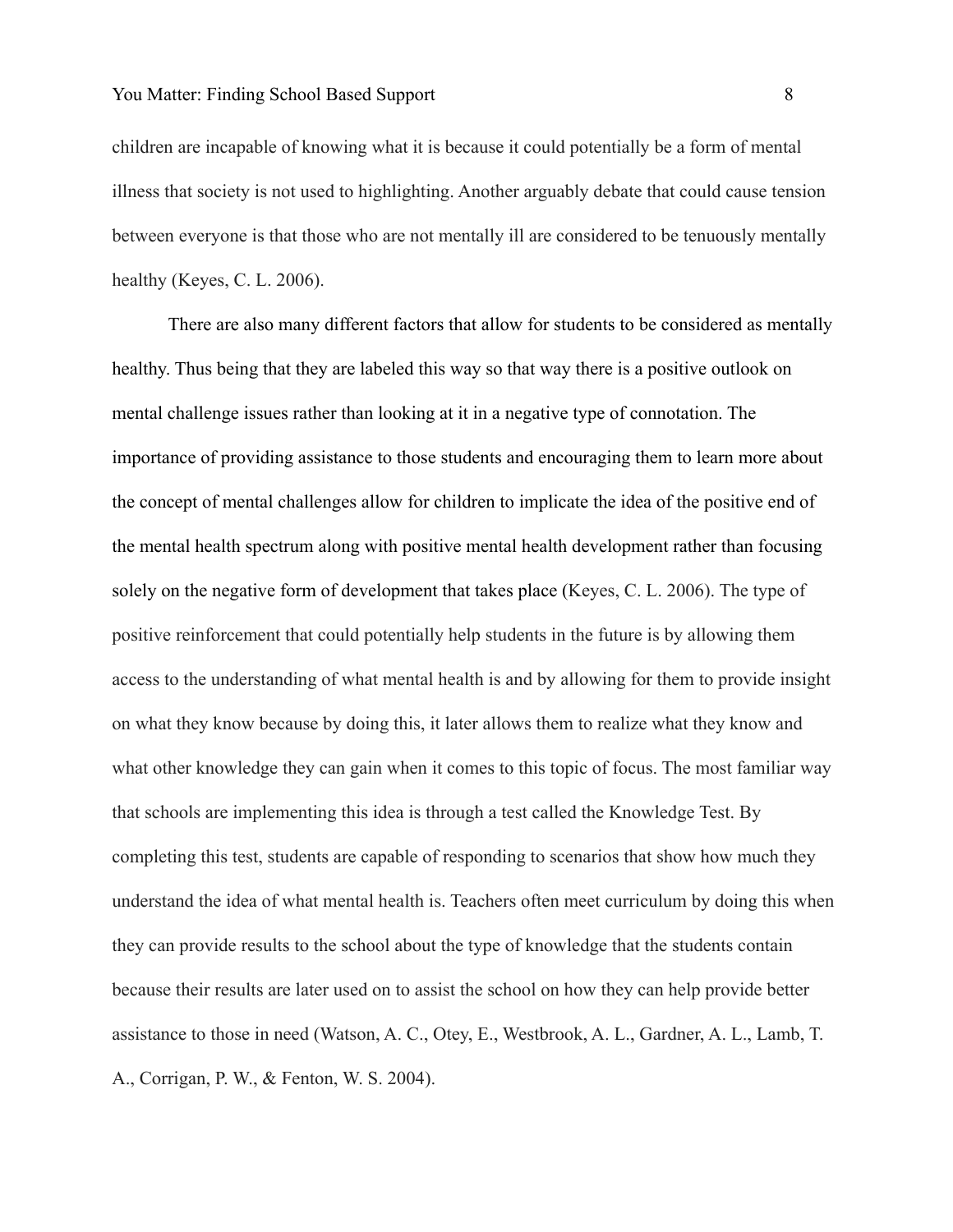Lastly, it is also unrecognized that the idea of mental illness causes a negative impact on how children may end up presenting themselves to those around them. The stigma that affects this overall is the fact that children may fear the stigma that there is some type of influence on their social demeanor because they may contain some sort of mental illness (Henderson, P. 1993). The types of outcomes as well as the type of knowledge that can be gained is what allows for researchers to pursue interest in this topic as mental illness is a bigger issue in this generation because of how many children and adolescents face this issue.

#### **What Should be Done?**

Over time as this issue has grown, researchers have believed that students are in need of this conversation and education because of the rates of child loss due to mental challenges. One core factor that assists this to be a successful core curriculum is by providing the schools with the right resources and right people who are certified in this field of study. It has become more apparent in some schools that it is recognized that school itself is potentially the reason as to why students are taking tolls on their mental health. By understanding this, researchers have made it a point in trying to help better understand and guide their students to helping better understand the struggles they are facing when it comes to this issue (Slade, E. 2003). By doing this research, teachers and staff have been able to recognize the types of tolls that are being presented upon students which allows for them to realize the type of assistance that they are seeking. The schools in today's society are choosing to do this by reaching out to professionals, as well as state issues to help schools fund for mental illness resources for students such as trying to receive reimbursements when they are funding specifically for student health (Slade, E. 2003). Lastly, it is also known and recognized that schools are trying to help assist students because they realize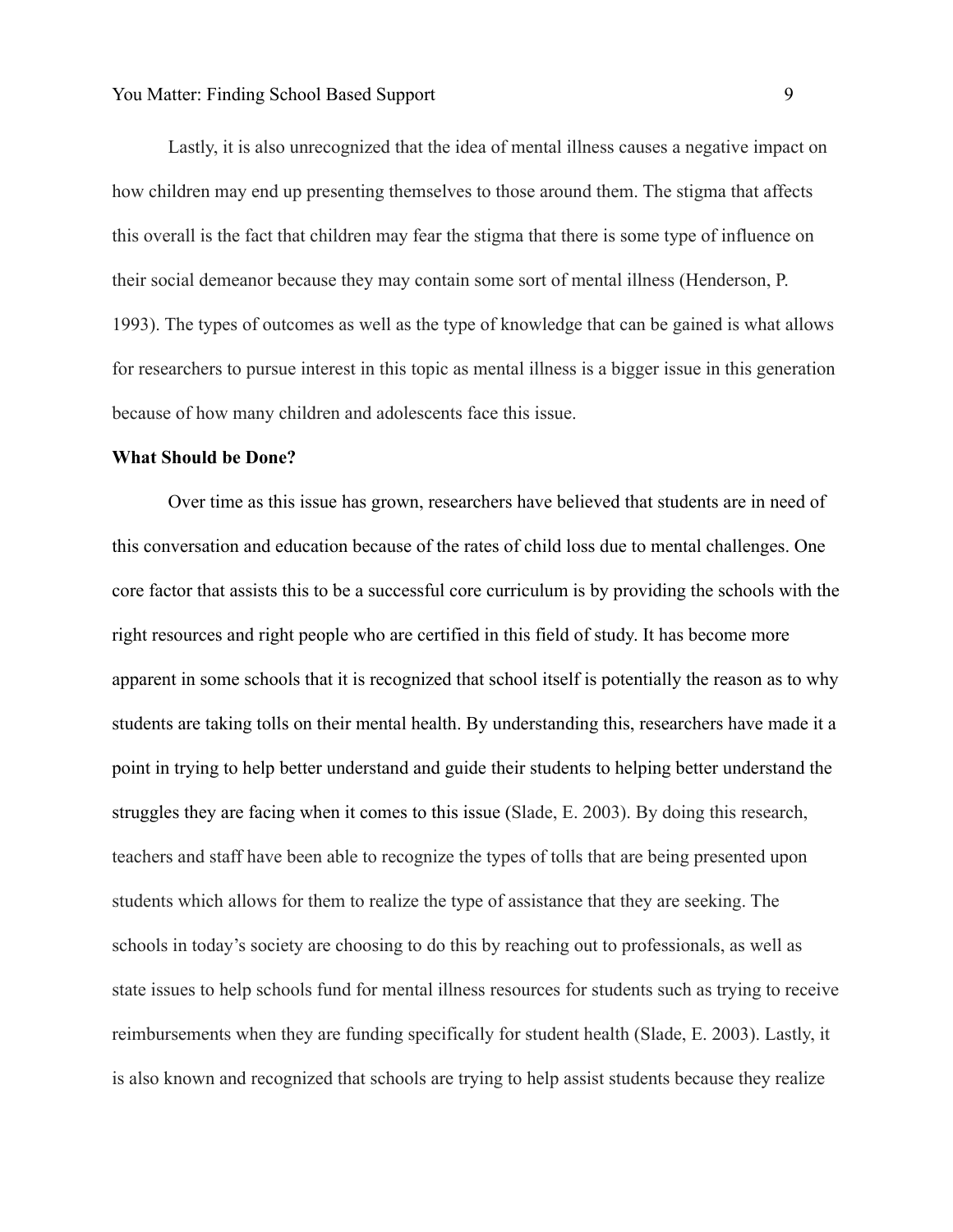that they are trying to find more evaluations on how they could successfully and effectively use their funds towards this important issue (Slade, E. 2003).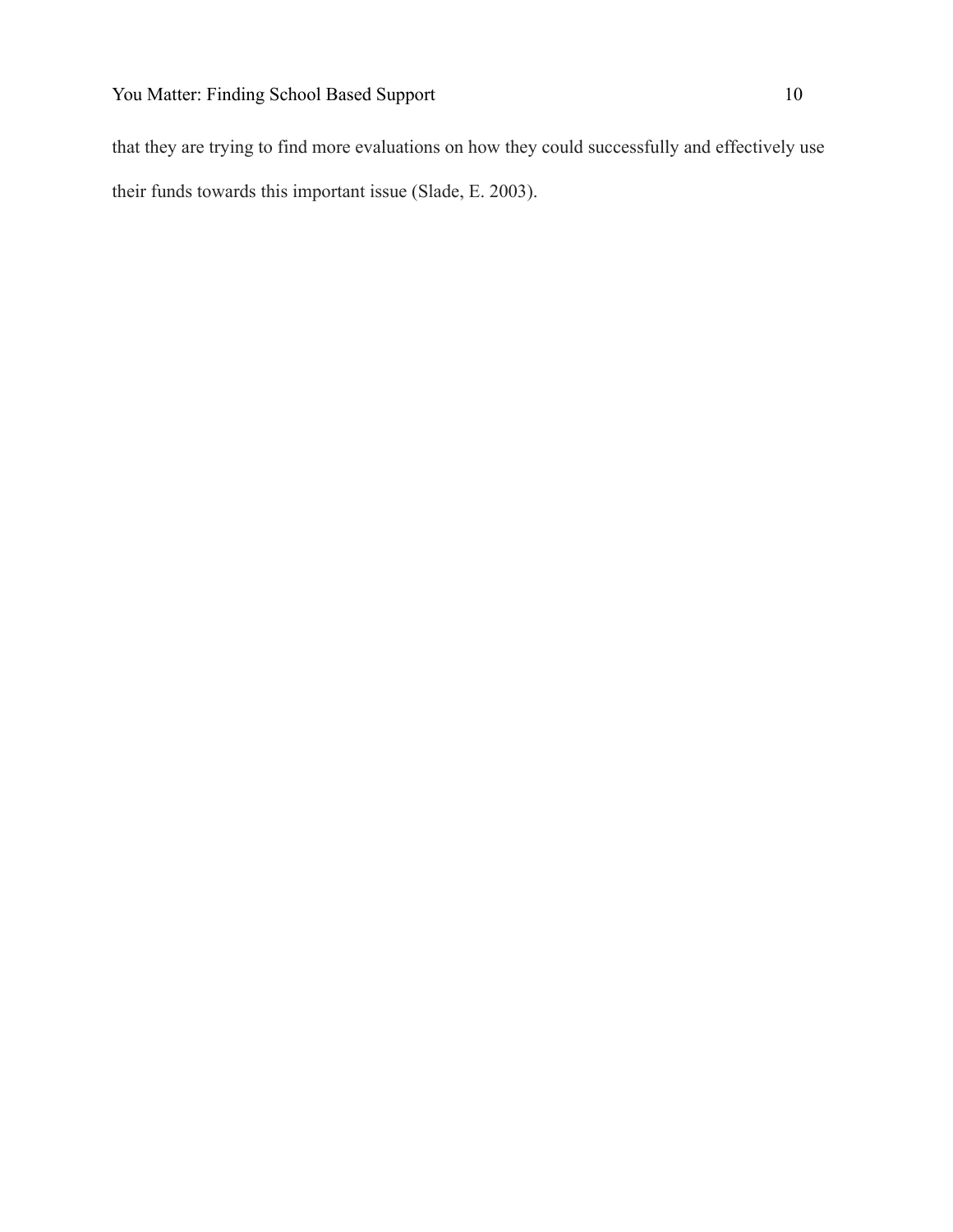# **Conclusion**

The idea of opening up the learning portal of mental illness to students at young ages, even as young as adolescence, could potentially provide more insight as well as positive outcomes for students in a sense that mental illness could be looked at in a positive light rather than something negative because of the numerous amounts of research being done to help students rather than being ignored. It is quite unfortunate that not all schools are providing the right amount of insight for their students because they turn a blind eye to this topic. Schools that have been successful with this topic often implement the idea of mental illness within their curriculum which also assists them in providing correct and accurate insight as to how students could potentially reach out for help when it does come to this topic.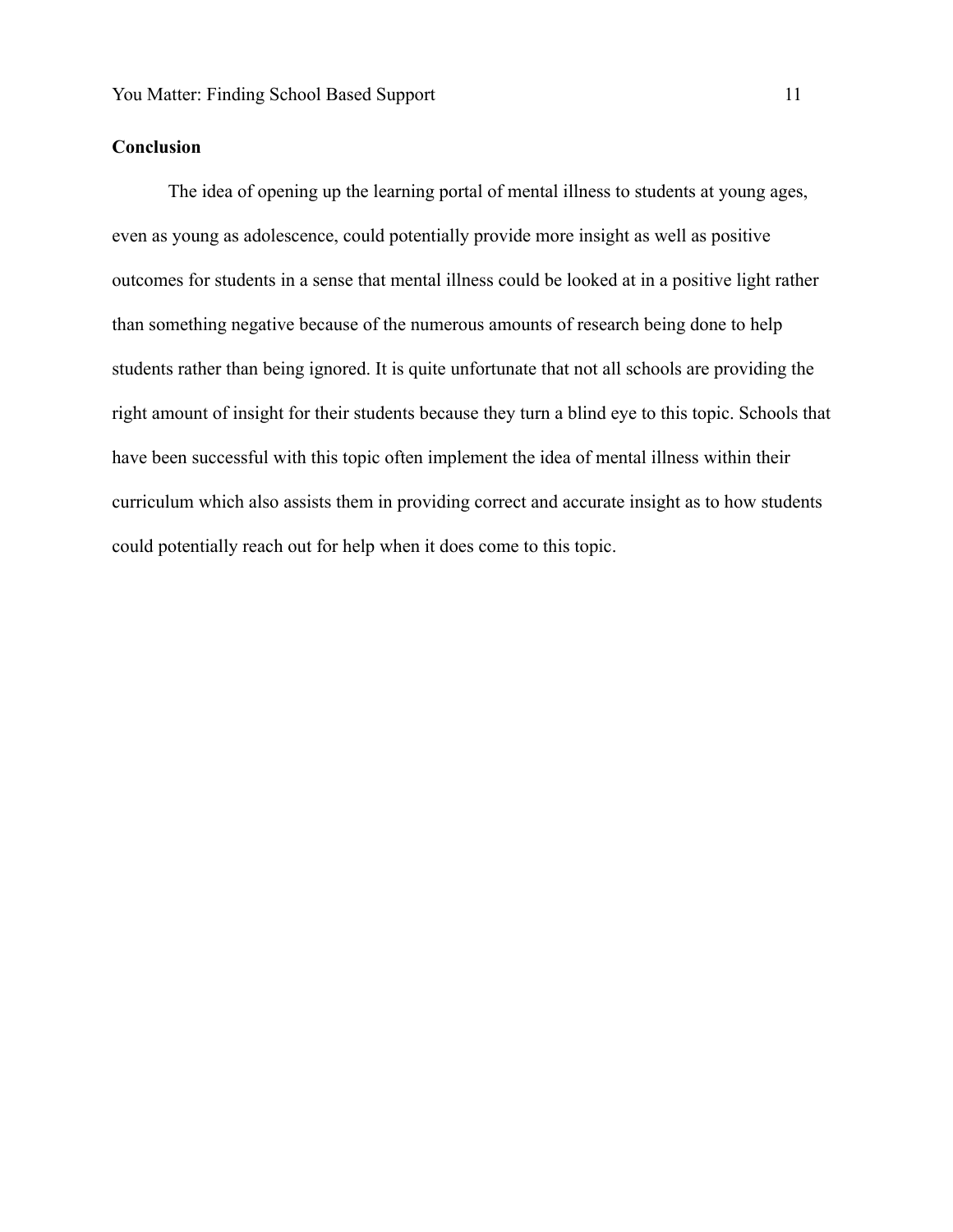#### **Methods**

For this Capstone Project, researchers investigated how mental health challenges in youth have risen at an alarming rate and what to do about this trend. Based on an analysis of data and literature reviews, the researchers used their knowledge to prepare an action plan to inform parents, students, community partners, and staff about the types of resources, if any, that are being provided for their students. Ultimately, this is important because mental health plays a more significant role in today's society, and it is often a struggle for most students to seek support.

#### **Context**

The Monterey Peninsula Unified School District is located on the Central Coast of California in Monterey. The district was established in 1961 in Monterey Bay. This district stretches along many cities that lie within Monterey county such as Marina, Del Rey Oaks, Monterey, Sand City, and even Seaside. This district consists of many schools that lie within these cities along with implementing the teaching method of being a Traditional School which also means this is why they are considered as Public Schools. This district is considered community-oriented because of how well known this district is. The district's ultimate vision is to "envision a school system that serves all students well, and engages each student in deep learning that prepares them to solve the challenges of the 21st century."

#### **Participants and Participant Selection**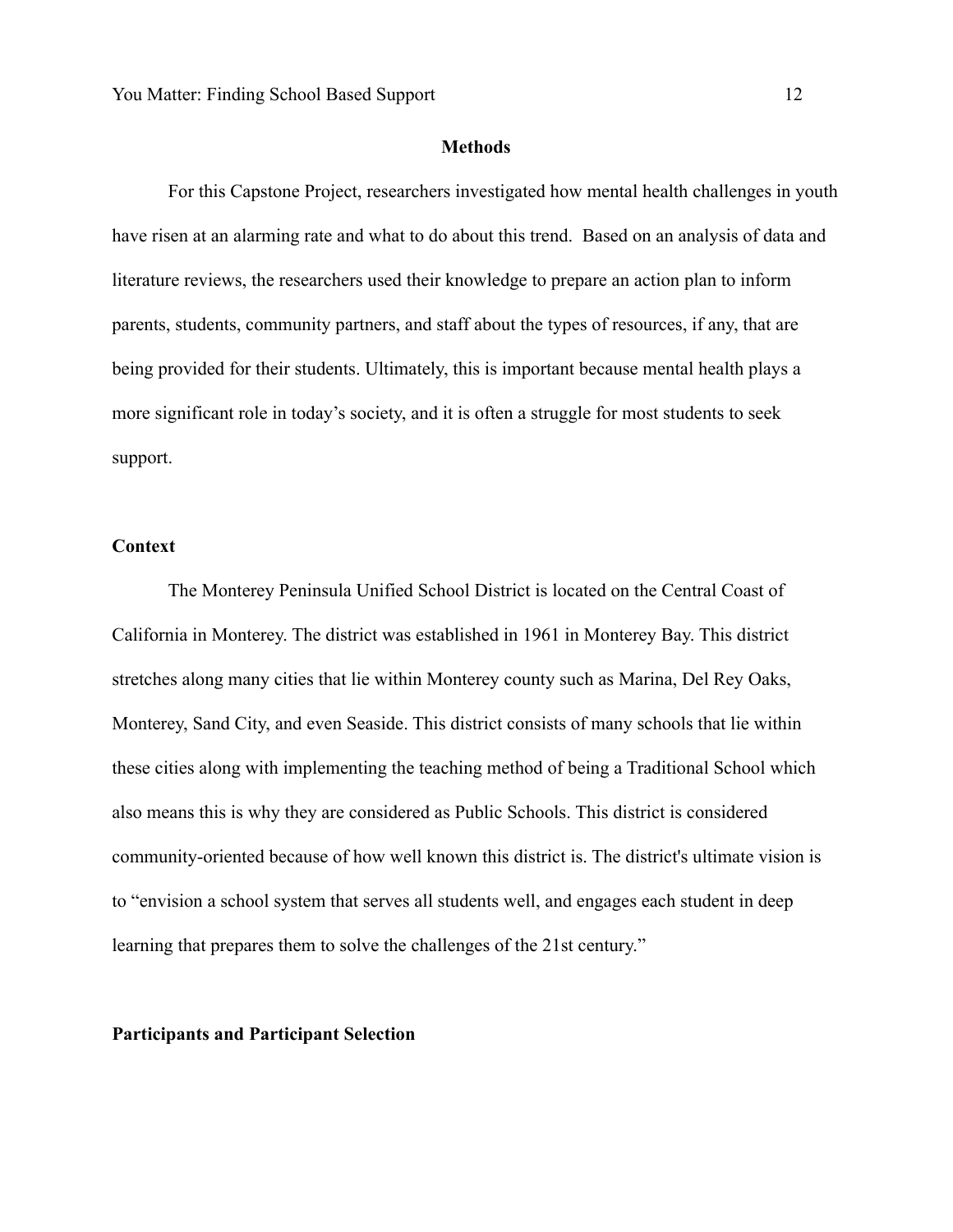Based on our research, we chose this district due to the location and ability of communication. This seemed most convenient to us because of the fact that this district was easily accessible to us as well as being easily reachable. Unfortunately, we reached a time in our project where the interview process had gone wrong so we took matters into our own hands and still strived to hear the many voices that we were eager to hear from. This stemmed from attending a meeting that taught us more about AIMS as well as going through the length of speaking to a school social worker. After conducting those steps of research, we then sent out a survey to 18 students which then was completed over zoom. After conducting the interview process, we then gathered all the data and concluded our research.

# **Researcher**

This topic is meaningful to us because we know from personal experience how difficult it is to deal with mental health problems and not have a safe place to share your discomforts. We know all the hardships that come along with mental health challenges and how it may be hard to go through the day when a voice whispers in your ear that you are not good enough. We believe that we are qualified to carry out this project because we know what is to come when there is no support. Therefore, finding school-based support for children dealing with mental health challenges is vital for students to thrive in school. We remembered to stay mindful of what we were asking to not accidentally trigger the interviewee. We also made sure to be conscious of any biases.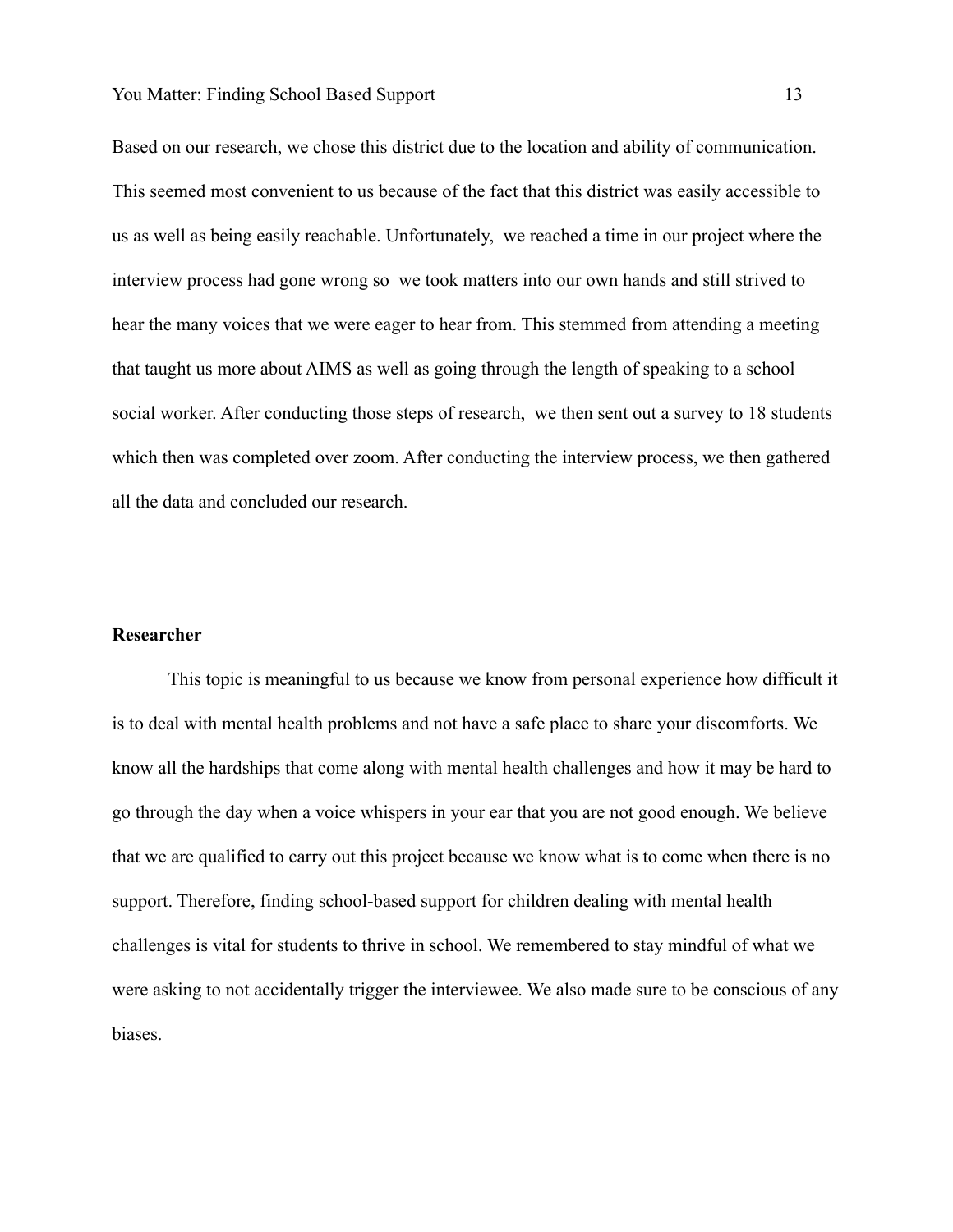# **Semi-Structured Interview and Survey Questions**

- 1. What is your gender identity?
- 2. What racial/ethnic group do you belong to?
- 3. From a scale from one to five how would you rate your awareness of mental health? One being not aware and five being aware.
- 4. What does mental health mean to you?
- 5. Is there an increased need for mental health services within the youth community?
- 6. Do you think you are being supported by your school when it comes to mental health?
- 7. How comfortable are you with having conversations about mental health?
- 8. If you were going through a challenging time, where would you go for support?
- 9. Do you think your school would benefit from an on campus wellness center ( that supports mental health, education/career and offers family support services)?
- 10. If a wellness center is implemented, how likely are youth to utilize the space and services?
- 11. What benefits come from wellness centers ?
- 12. Since opening your doors in 2019 has there been an increase in students coming forth who need support?
- 13. What services are offered at the wellness center?

#### **Procedure**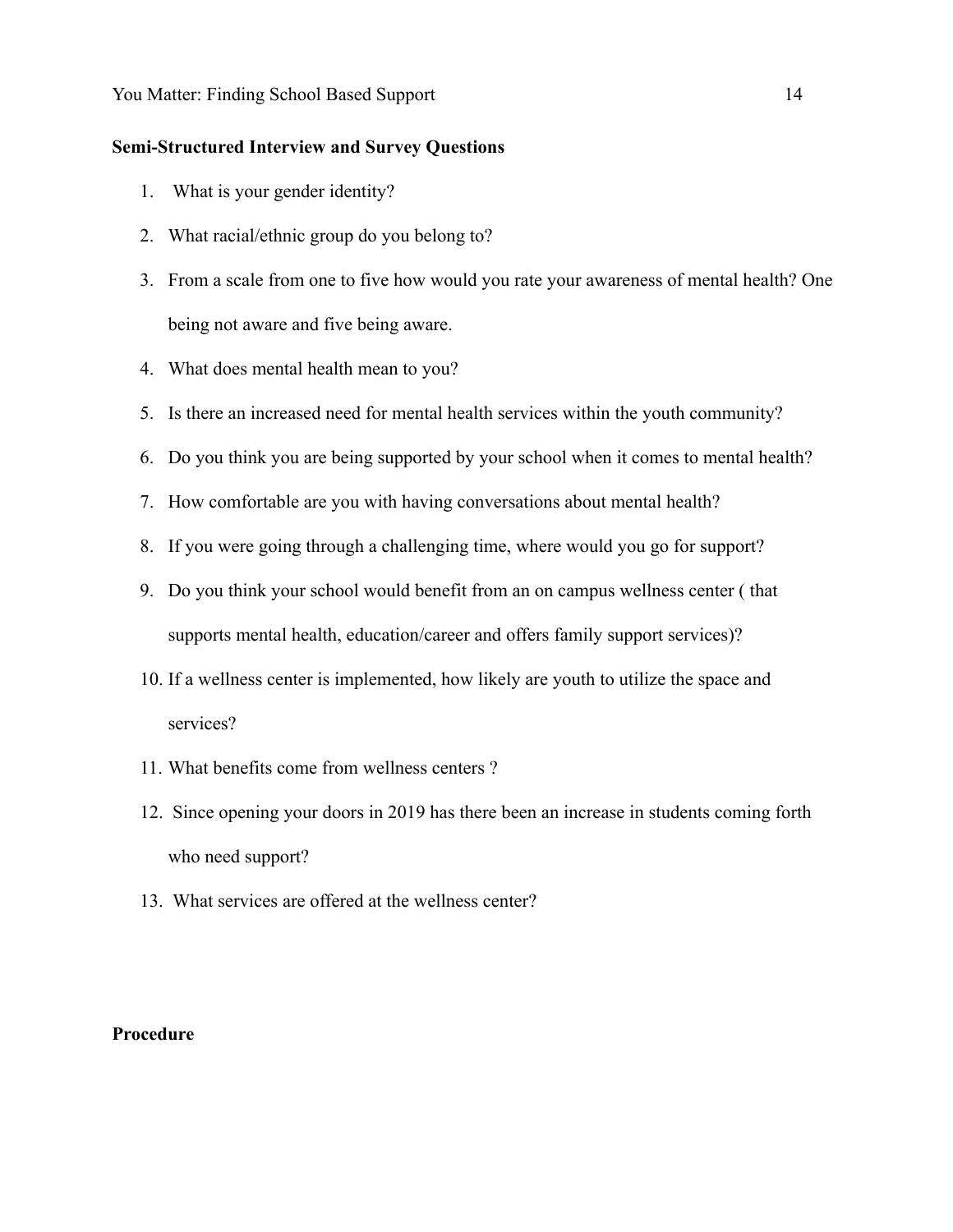Participants were given a survey that consisted of 9 questions regarding mental health. The surveys were sent out April 27, 2022 and were taken by 18 students. Participants were also interviewed. All interviews were done individually. When it was not possible to interview the two participants in person, they were invited to complete a zoom interview. A semi- structured interview was used for the zoom interviews, to allow for follow-up questions to unclear, interesting or unexpected responses. All interviews were scheduled at the convenience of the interviewee and took approximately 15 minutes to complete. The survey was closed May 1st, 2022 and the data was gathered.

## **Data Analysis**

Transcribed interviews were coded and analyzed for emergent themes.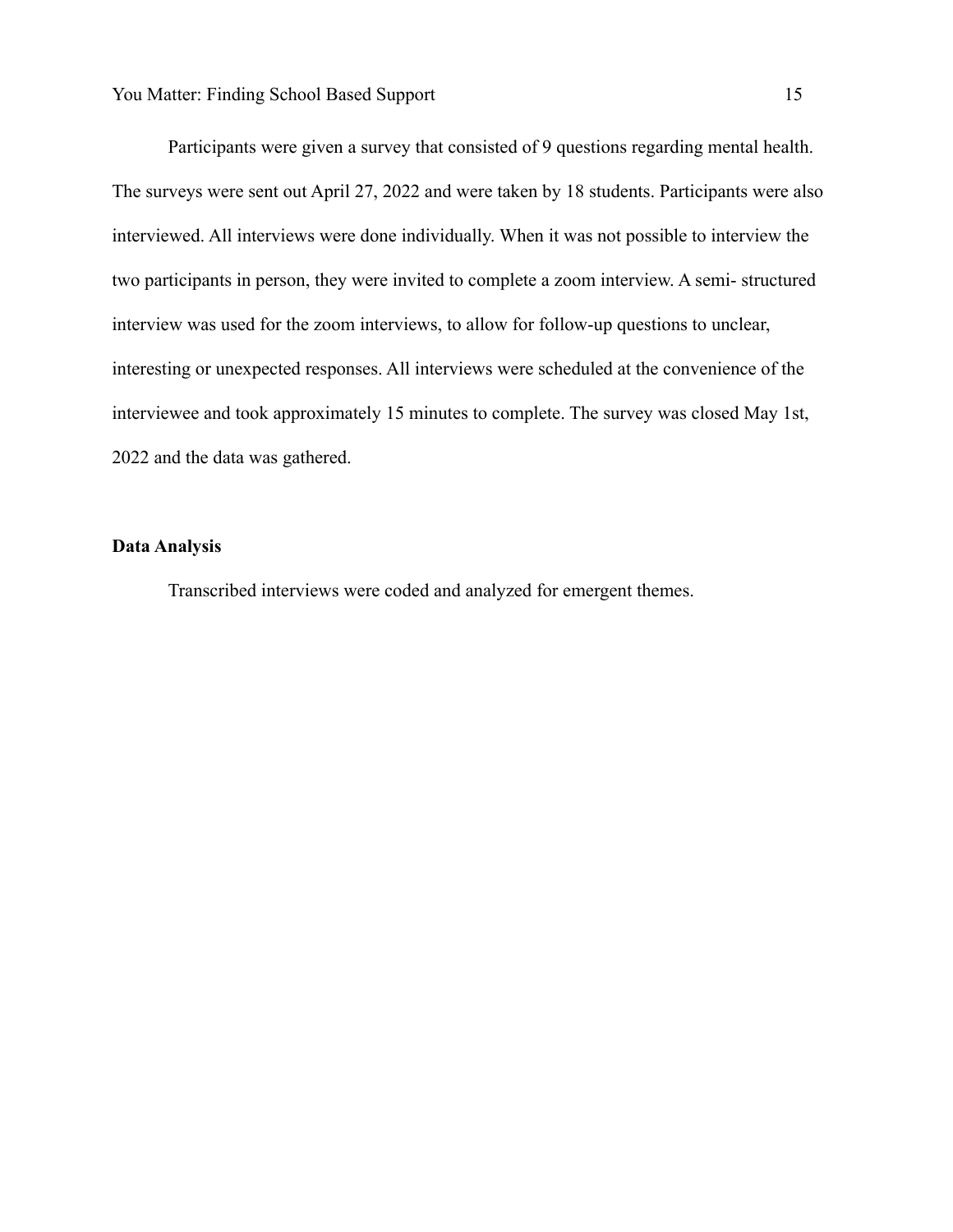#### **Results**

For this Capstone Project, middle school students were given a survey to see what they think could be done to improve the resources that are provided to them regarding their mental health.We also interviewed a school Social worker, Intervention Specialist, and a counselor to gather more data on the effectiveness of wellness centers. This is important because several students are faced with mental health challenges and are not supported by their schools. Based on an analysis of the data and the relevant research literature three themes emerged (see Table 1). Evidence-based decision making required evaluating each potential Action Option by the following criteria: Effectiveness; Accessibility; and Cost. By implementing all three evaluation items, schools would get a better understanding of what types of resources they could potentially offer to their students based on their mental health needs. Based on the evaluation of each Action Option an action will be recommended and justified.

# Table 1

| <b>Evaluation of Action Options</b> |  |  |
|-------------------------------------|--|--|
|-------------------------------------|--|--|

|                                      | Effectiveness | Accessibility | Cost |
|--------------------------------------|---------------|---------------|------|
| Wellness center                      | High          | High          | High |
| Train staff members                  | Moderate      | High          | Low  |
| Hire a mental health<br>professional | High          | Moderate      | High |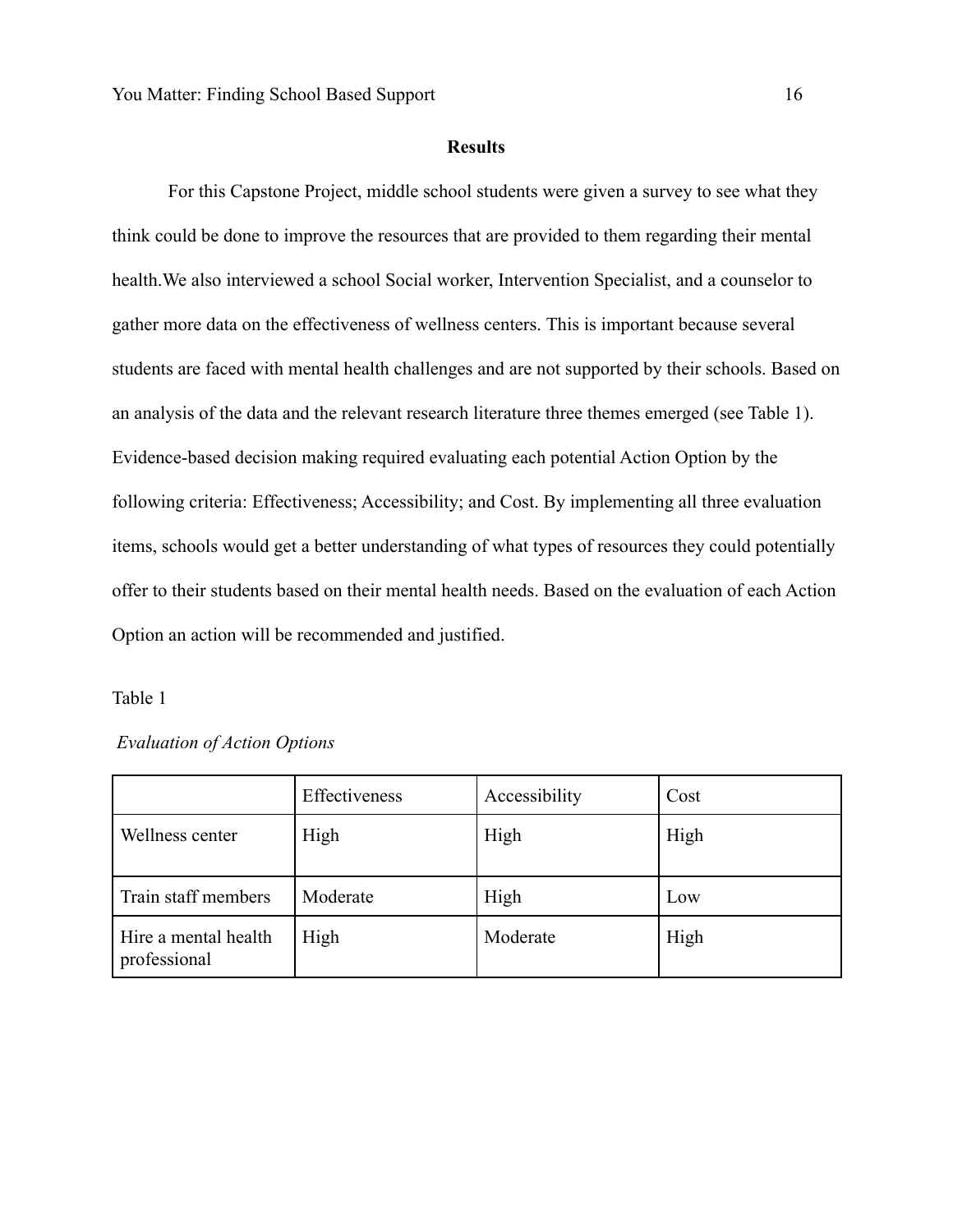#### **Wellness Center/Action Option 1**

The Salinas unified school district will be the pioneers of implementing Wellness Centers within the school setting in the Monterey peninsula school district. Wellness centers are fairly new and Harden middle school is in its third year. The Harden middle school has a wellness team that consists of thirteen professionals, including two community health and human services interns, four counselors, a intervention specialist, one social worker, a school psychologist, a behavioral health therapist, and other working members to help support students from various issues that may be harming their mental health.

Schools in Sacramento county and Fresno county have implemented school based wellness centers and now the Fresno county's Office of Education has clinicians in 107 schools and eventually plan to have clinicians in all 300 of their schools (Jones). San Francisco Unified is another district that has opened wellness centers and currently operates at 19 different schools helping over 16,000 students (sf wellness). According to the San Francisco wellness center the center's goal is to "assist with connecting with all students, with focus on the most vulnerable students and families to assess basic needs," as well as " connecting with existing Wellness clients, especially students who were in crisis to help them manage their stress, depression, family, chronic health issues, etc." The wellness centers are there to increase the overall wellbeing of their students.

Another school that is doing an effective job of supporting their students is a high school in Palo Alto, California. In 2016 the wellness center located at the Palo Alto school had been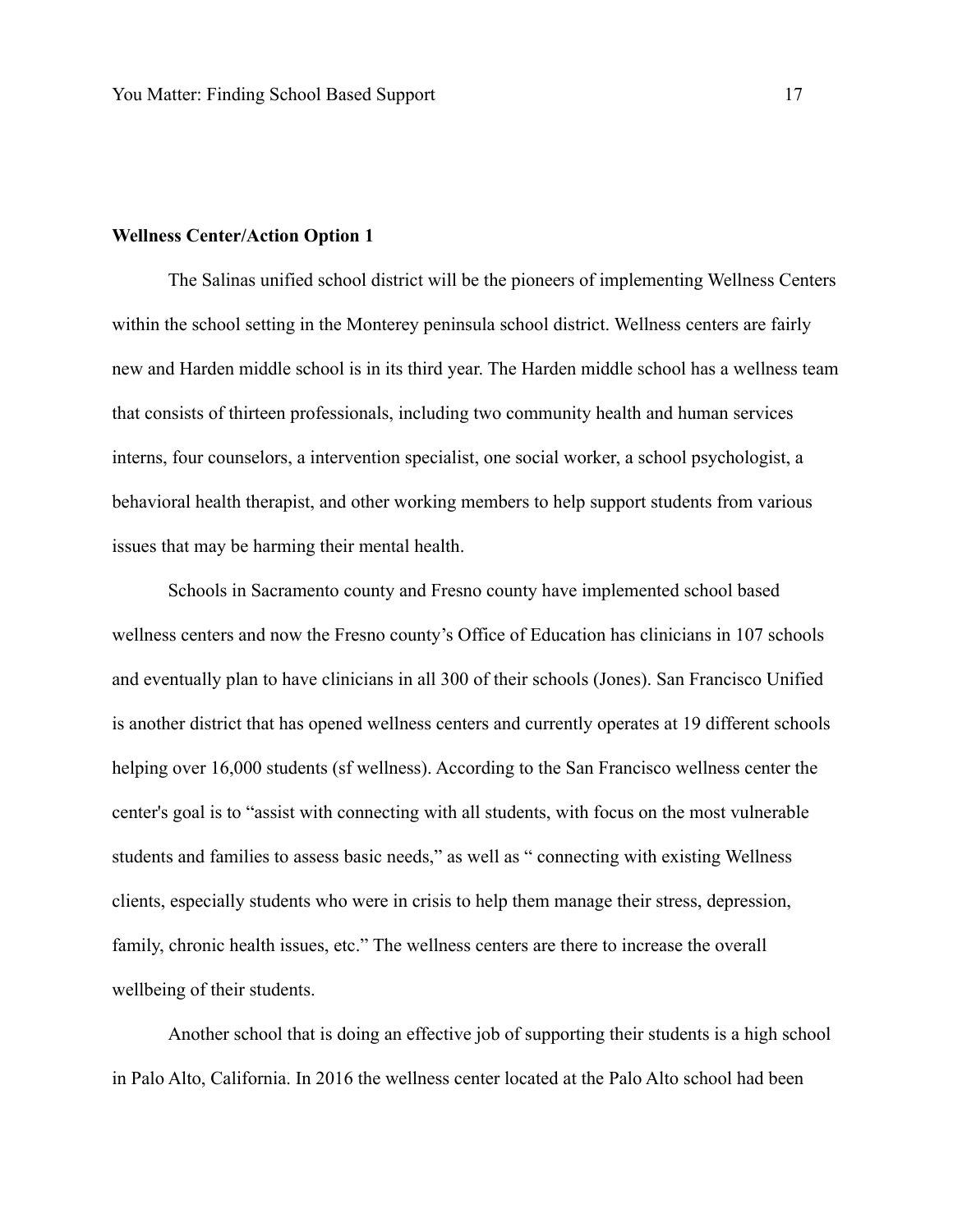visited about 2,500 times less than three months into the school year (Kadvany). Wellness centers were curated to meet the needs of the students and are meant to be a safe space for all students to come to whenever they need help. Ranging from a variety of things such as taking a break, needing guidance or simply to eat a snack. According to Kadvany 29% of students came in for social or emotional issues regarding home and social life and 62% of students seeked help due to mental disorders such as depression, anxiety, and other disorders causing a strain on their mental well being. The wellness center located at Harden middle school in Salinas, California also shares its successes. As it is improving the attendance rate and behavioral issues. The Wellness center not only is accessible to students in person but can also be accessed through virtual means of communication. Virtual calming rooms are offered and students have access to twelve different rooms that they can access at any time (HMS). Wellness centers are a perfect way for students to reach out and connect with specialists who are focused on giving school based support.

This action option is highly effective, as it will allow students to go to a space that fully supports their needs and mental well being. The accessibility will also be high since the wellness center will be on-site and students would be able to easily walk over. School districts would hire more counselors, social workers, and psychologists to support their student needs but cost can be of concern because of funding. However the cost would be low as nonprofits and other agencies would pay for a majority of the services. A con of this action option is that parents would be against their students going to get help due to the stigma that surrounds mental health.

#### **Trained Staff Members /Action Option 2**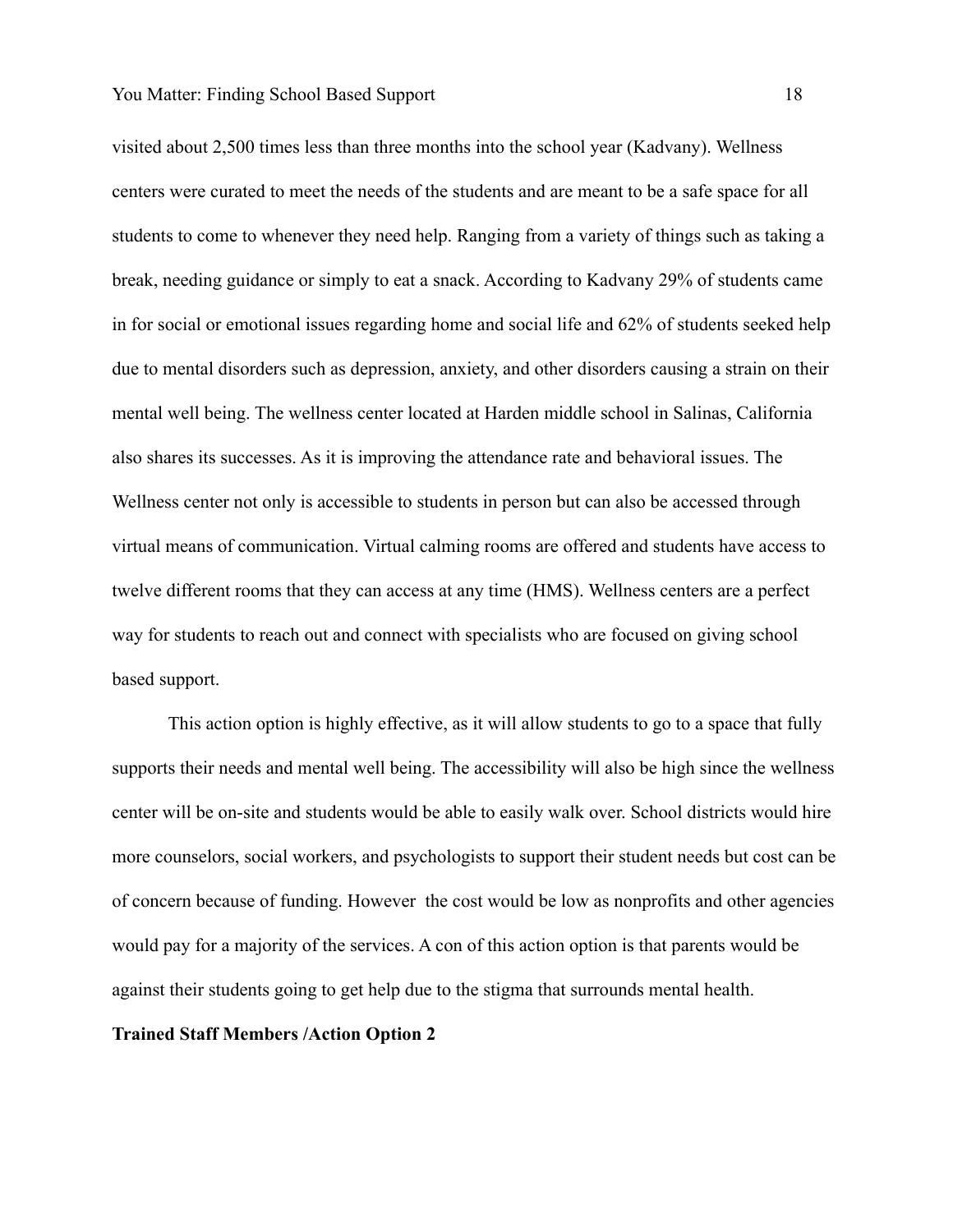Oftentimes it is commonly questioned on why students do not speak up about their mental health or why they seem to shut it down when the topic itself is brought up. After thorough thought and research, a new action option had become present. This action option being that staff members gain experience with Mental Health Awareness training. They can often gain the experience by attending workshops hosted by the school district that teaches staff the basic understanding of what mental health challenges are, how to understand the signs, and how to help resolve or attempt to resolve the signs. They could potentially host this training weeks prior from when school starts so that way they are capable of refreshing their understanding or even getting started with completing their required training. By having staff members train in this specific field, it could cause great assistance to students who are constantly looking out for help but are afraid of reaching out because they fear that they have no reliable resource in tact. When reflecting off of the type of effectiveness this action option holds, it looks quite moderate to me because of the fact that even though students do find comfort in speaking to some teachers, there may be a possibility that even though the comfort is there the student still may not even speak up about what they are possibly going through.

Accessibility on the other hand would have no problem at all and would be considered as highly accessible since the resources that the students would be needing are staff members. After thoroughly reflecting back on the given surveys, it has been brought to my attention that it is most common for students to find comfort most in reaching out to their teachers for these specific types of conversation. I do find that being there as some type of guidance is what most teachers sign up for because students oftentimes look up to their teachers most. By thinking about the pros and cons of this option, there may be trouble in a sense that the staff member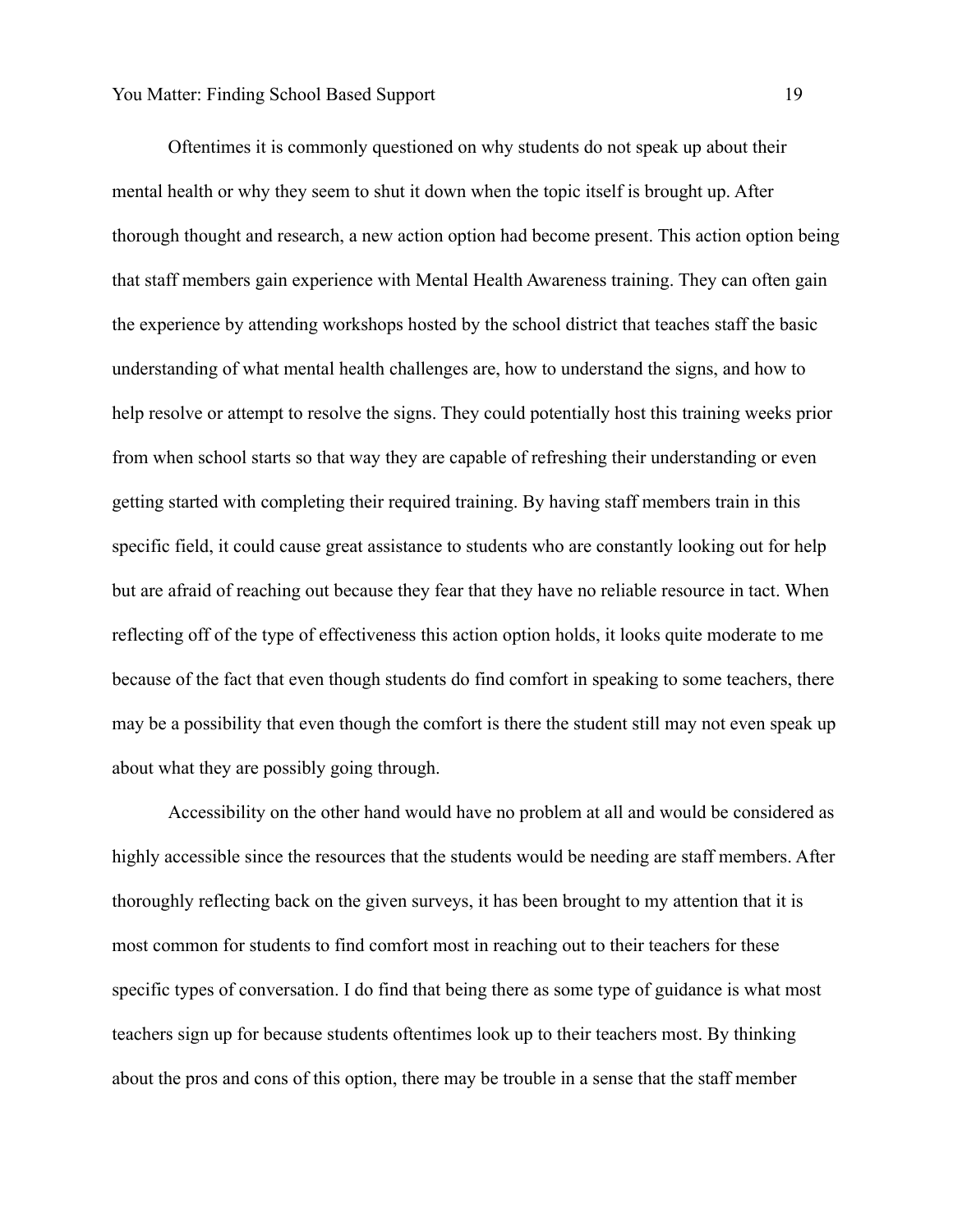either may not be capable of helping the student who reached out or the possibility of obtaining confidentiality may not be present based on the level of severity.

#### **Assigning Mental Health Professionals /Action Option 3**

On- site mental health professionals are essential to creating and sustaining safe spaces for students. They are educated and trained to provide adequate resources and help students dealing with mental health challenges. Having a school based mental health professional who specializes in mental health can help destigmatize the topic and make it safer for students to reach out. Moreover, it is effective in having a professional at school as it will be easily accessible for students who do not have the resources outside of school to speak to someone. Although there are already school counselors working in schools, hiring a therapist or a psychologist would benefit the students as well as easing up on the caseloads that each counselor has.

This action is highly effective, as on-site mental health professionals are specifically tasked with helping students with mental health challenges and disorders. With the implementation of specialized mental health workers, students will benefit greatly. The accessibility may be moderate because it may not be easy to have a mental health professional at every school in the Monterey Peninsula due to the cost being high.

## **Recommendation**

After thorough thought between all three options, we recommend that schools implement wellness centers on campus as well as hiring mental health professionals to help better assist their students' needs. Based on the results and data that we have gathered, there is confidence that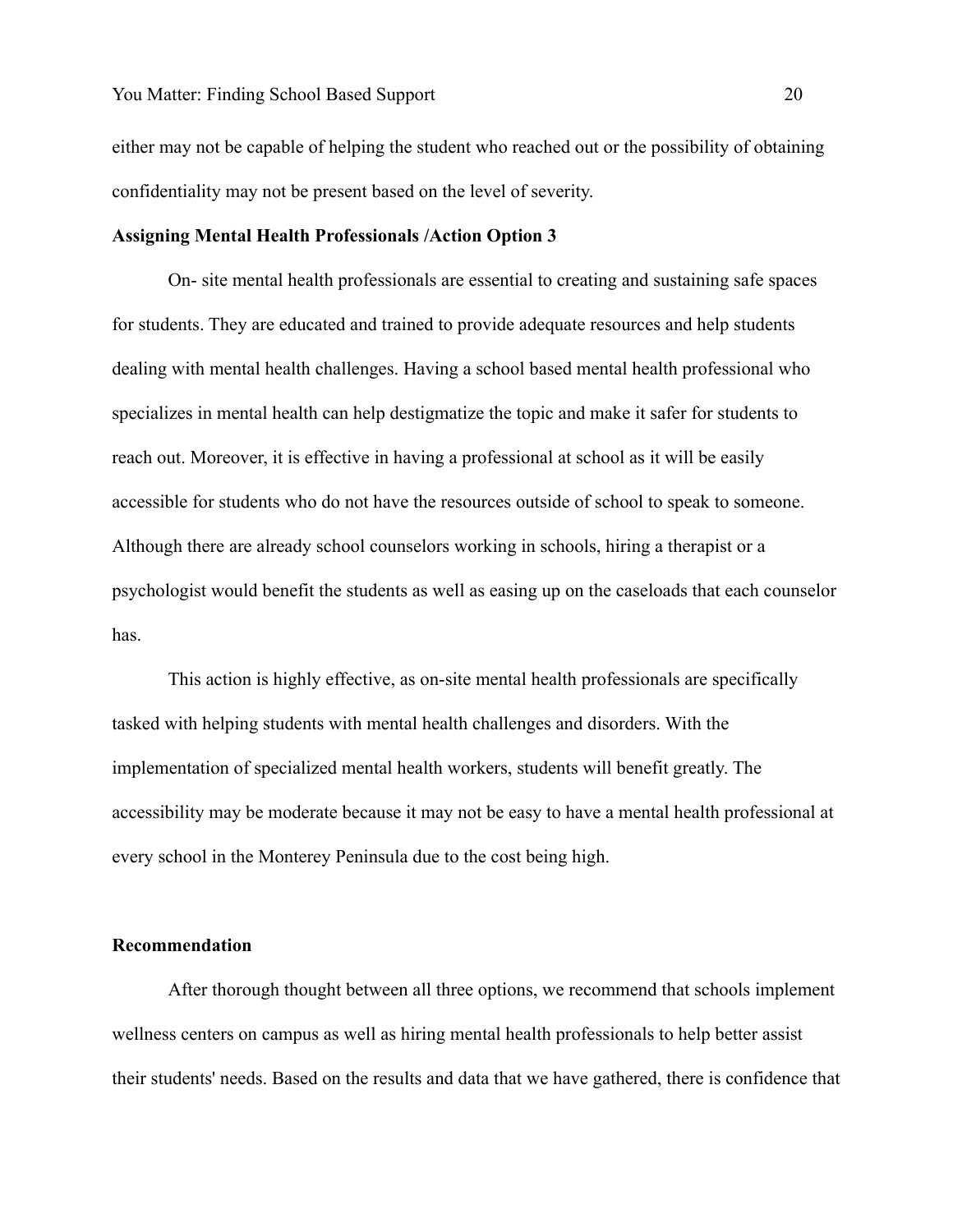these are the best solutions to help students better understand and cope with their mental health challenges. Ultimately, these next couple of sections will discuss my concessions, limitations, and even potential negative outcomes that my project may entail.

#### **Concessions**

Though the two options of implementing a wellness center as well as hiring mental health professionals are what we had leaned towards, the other option of training staff members would still be considerable as it does itself have its own potential strengths if the idea is implemented. For example, this action option allows for more awareness to take place as well as the school community representing that they care about their students because this option allows for staff members to understand the idea of mental health challenges as well as being capable of pointing out the symptoms and knowing exactly how to help/provide guidance for their students. The main point literature wise when having teachers train in this situation is that the classroom environment would change in a positive way rather than negatively (For Educators). By bringing more awareness as well as involving staff members more when it comes to this topic allows for more students to feel as if a safe space for them is implemented daily. It is quite unfortunate but if there is no significant change that takes place, this problem of mental health challenges within the youth would still be present and still be considered as a problem in today's society. Unlike the other two action options, the cost of this action option would be considered to be the cheapest option since it would only require the staff members to gain training from a certified individual who best represents this case on campus and can do so by teaching and providing the correct training that staff members need. Ultimately, it does not go unnoticed that though this is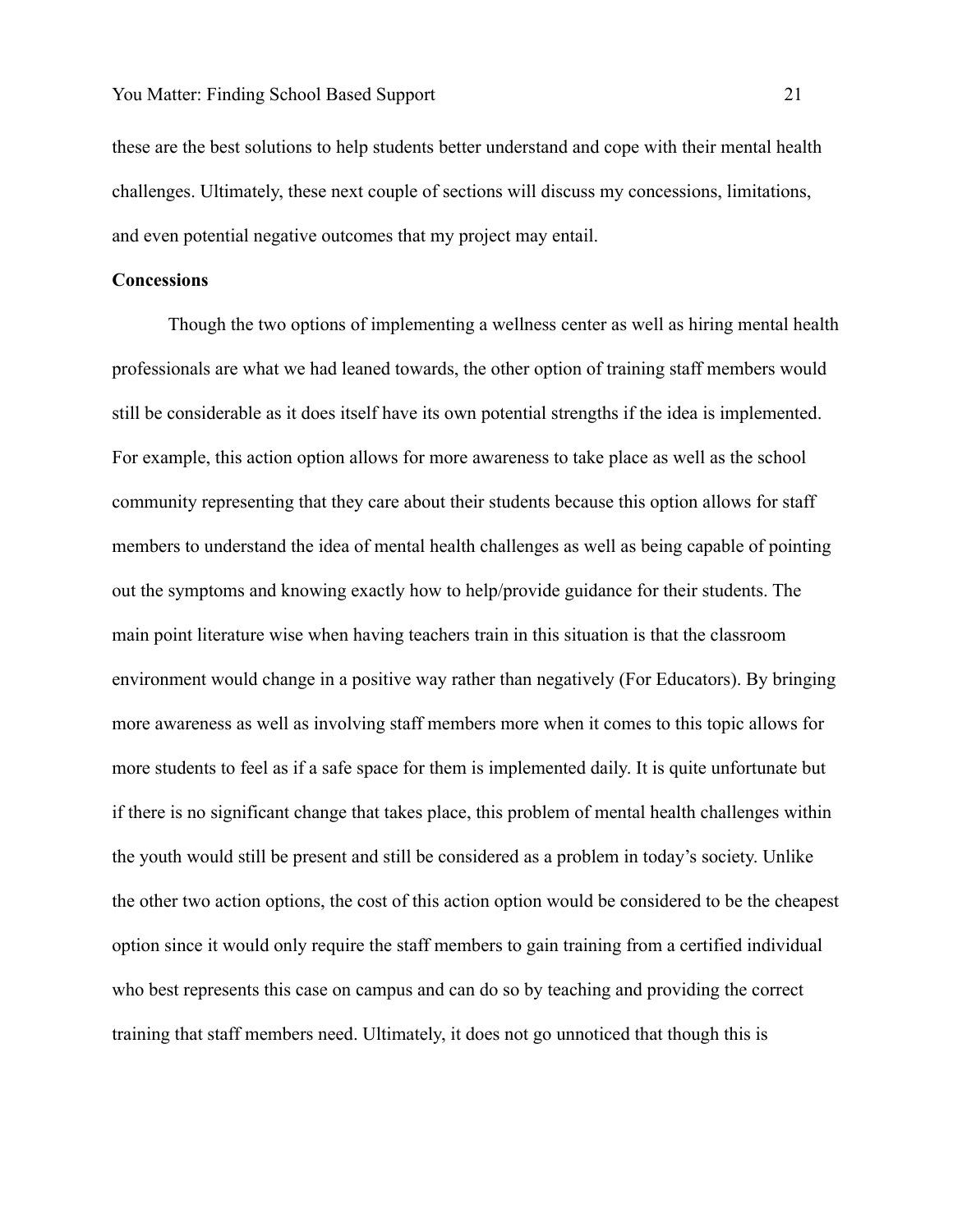something we would not recommend first this is still something that we believe contains its own strengths to even be possible in being considered.

#### **Limitations**

Although we had chosen the action options of implementing a wellness center and hiring a mental health professional, there are still limitations that arise in these action options. For example, the focus of these action options are so that students have reliable and easily accessible resources to better help them understand and speak about the challenges that they are facing. It is quite unfortunate but we are not guaranteeing that every student will be using the wellness center or even attempting to reach out to the mental health professionals. This ultimately means that even though the resources are there and they are professionally reliable, it does not mean that every student will consider using the resources that are being provided for them.

#### **Potential negative outcomes**

After thinking about both action options, there may be potential negative outcomes that should be considered. For instance, by hiring a professional mental health doctor, the students may feel pressured or even intimidated because of the title that this person obtains. Along with that, by implementing a wellness center, students may feel discouraged or even embarrassed at even showing face in this center because they may contain the fear of potentially seeing their friends there without planning it. The reality of these ideas are that the feeling of fear and intimidation are what would possibly lie most within these students. Ultimately, there may be a possibility that the wellness center and mental health professional be let go due to the lack of students who are using their resources.

# **Conclusion**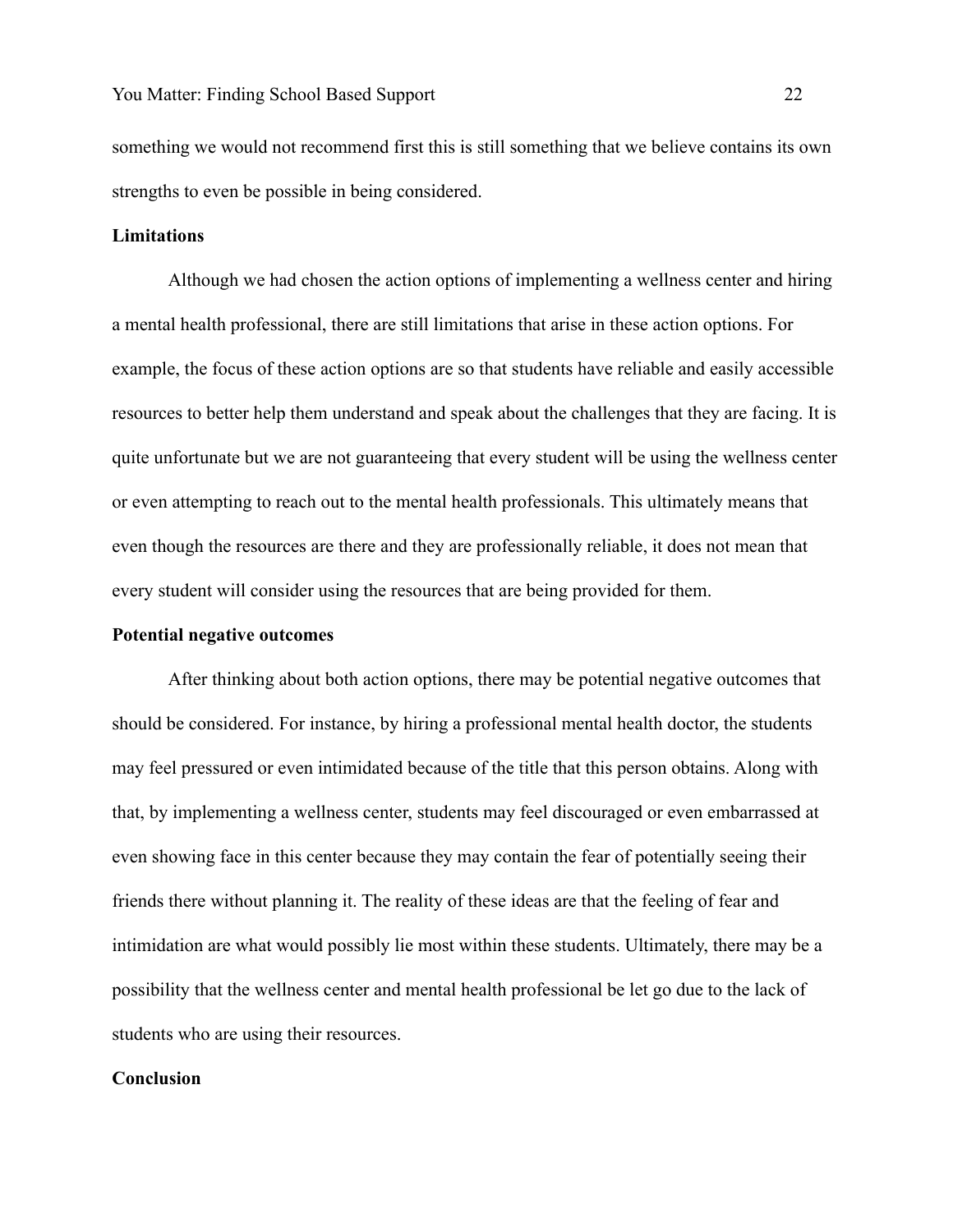Despite all of the limitations and potential negative outcomes, we still recommend and still lean towards the idea of implementing a wellness center as well as hiring a mental health professional to help better support the needs of their students. These two action options contain the strongest reach of all three options due to the credibility of these resources being provided as well as how reliable these resources would be considered. Once students are comfortable with speaking up about their mental health as well as using these resources, it would be better in a sense that they would be capable of referring these resources to their friends along with those who are considered to be younger than them. By reaching out to the students who face mental health challenges, this should be the main priority of what resources students may need implemented for them. Adding on to this I do believe that if we as a society want to deteriorate the statistics of mental health challenges within the youth, then we need to start providing better resources along with listening to our students when needed. It is apparent that these two action options are superior and listed as top two because these would be the best solutions moving forward.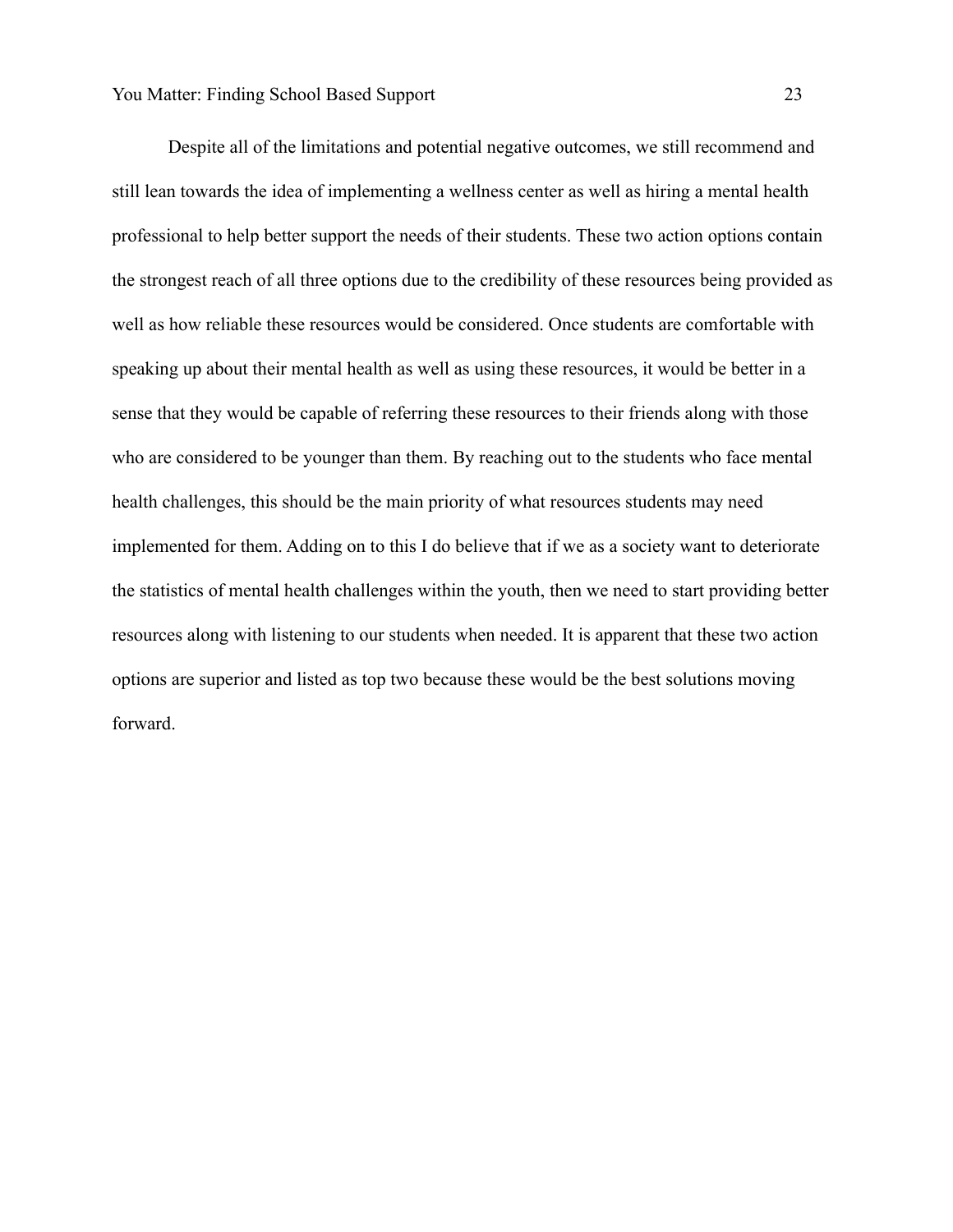## **Action Documentation**

Mental health is a major topic of concern in the youth community. Middle school students are at high risk of developing mental health challenges. Often they do not get the support that they need because there are no resources that are accessible to them. Low self esteem, feelings of worthlessness, a loss of passion, and no motivation can lead to a more severe problem if they are continuously ignored. Therefore,finding school based support is essential in helping students get the proper support they need while dealing with mental health challenges.Three action option plans emerged after conducting research on the relevant literature and collecting data from surveys and interviews. The survey results as well as the two interviews with the stakeholders helped us identify our action options. The first option is to implement wellness centers in the schools located in the Monterey Peninsula school district. The second option is to get better training for teachers to better equip them when dealing with students who may be dealing with mental health challenges. The third and final option is to hire a mental health professional that are on-site for the students as a way to better assist the students' needs. The recommended action option is a combination of implementing wellness centers on campus as well as hiring mental health professionals to help better assist their students' needs. This action option was chosen based on the data collected from a survey, an interview with a school social worker, and scholarly studies on mental health.

The recommended actions were suggested through emails that were written and addressed to the superintendent and assistant superintendent of a California school district. The emails explained that after intensive research, analysis of literature and the data collected from the survey and interviews, two action options emerged that state that schools should begin implementing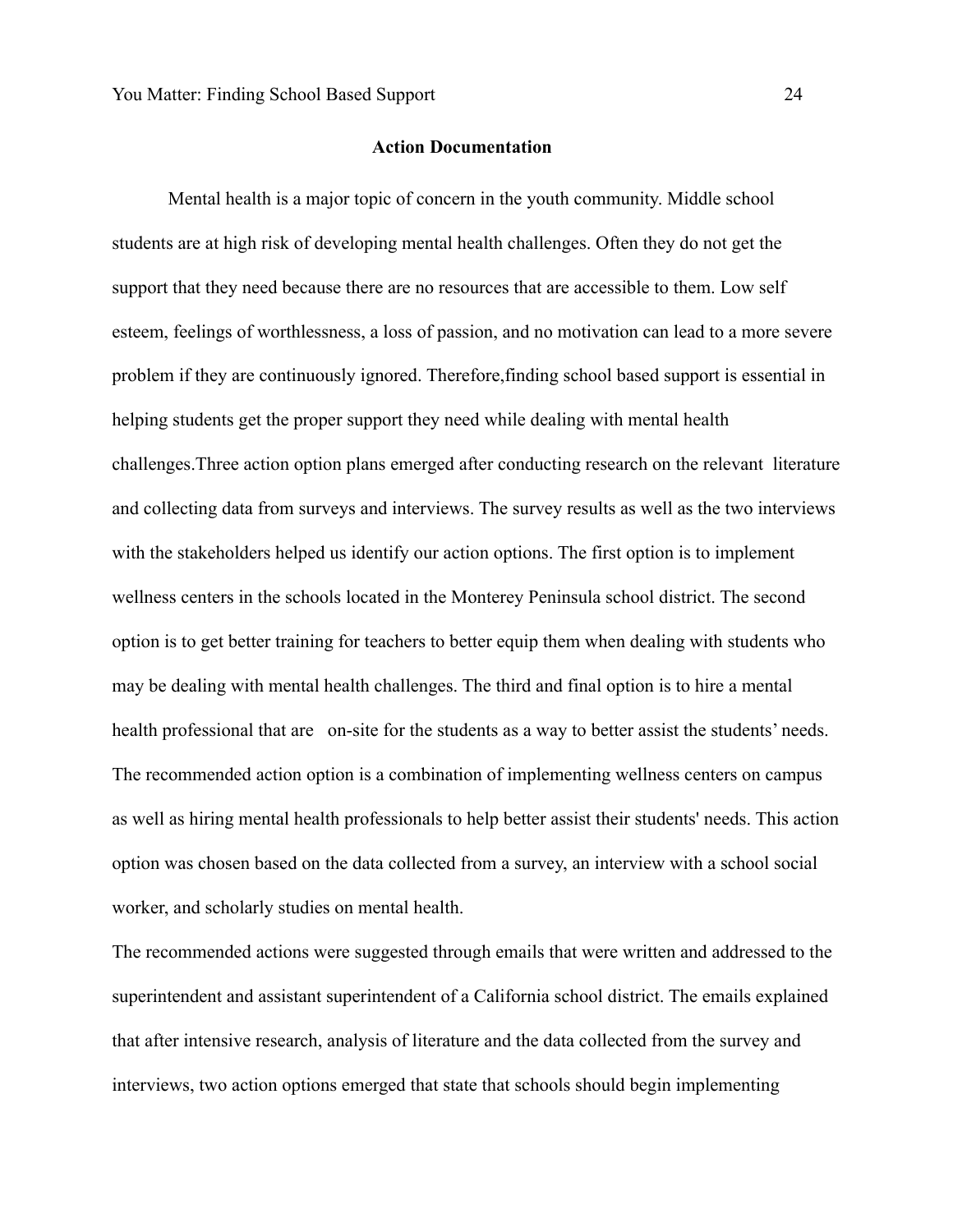wellness centers and hiring mental health professionals and having them on-site for more accessible support. Additionally the email explained what the issue was, the action options, and explained the importance of the action option.

Lastly, the emails thoroughly explained our Capstone Project and the formulated actions to address the issue at hand. It was explained that our action is only a suggestion and should be shared to others in hope of spreading awareness on mental health challenges in the youth and finding school based support. We did receive a response from the assistant superintendent and he directed us to someone who he believes can help with our action plans. Unfortunately, for the superintendent we have not received a reply regarding our email and recommended action plan.

|   | Important                                                                                                                                                                                                                                                                                                                                                                     |              | M |
|---|-------------------------------------------------------------------------------------------------------------------------------------------------------------------------------------------------------------------------------------------------------------------------------------------------------------------------------------------------------------------------------|--------------|---|
| M | Melissa Machuca <mmachuca@csumb.edu><br/>12:23 PM (0 minutes ago)<br/>≾ን</mmachuca@csumb.edu>                                                                                                                                                                                                                                                                                 | $\leftarrow$ |   |
|   | To whom it may concern,                                                                                                                                                                                                                                                                                                                                                       |              |   |
|   | I first want to thank you for taking the time out of your day to read this email. Which contains information about an action plan that needs to be implemented within the school                                                                                                                                                                                              |              |   |
|   | With that being our semester-long capstone at California State University, Monterey Bay has come to an end, but with new knowledge and insight on the importance of Mental<br>Health in the youth community. We have conducted research and interviewed stakeholders with great knowledge on the topic.<br>The recommended action option is for schools to begin implementing |              |   |
|   | help make this come to fruition.                                                                                                                                                                                                                                                                                                                                              |              |   |
|   | Best regards,                                                                                                                                                                                                                                                                                                                                                                 |              |   |
|   | Melissa Machuca                                                                                                                                                                                                                                                                                                                                                               |              |   |
|   |                                                                                                                                                                                                                                                                                                                                                                               |              |   |
|   | $\leftarrow$ Reply<br>≪ Reply all<br>$\rightarrow$ Forward                                                                                                                                                                                                                                                                                                                    |              |   |

*Image 1.* A screenshot of an email sent to the assistant superintendent of a California unified school

district.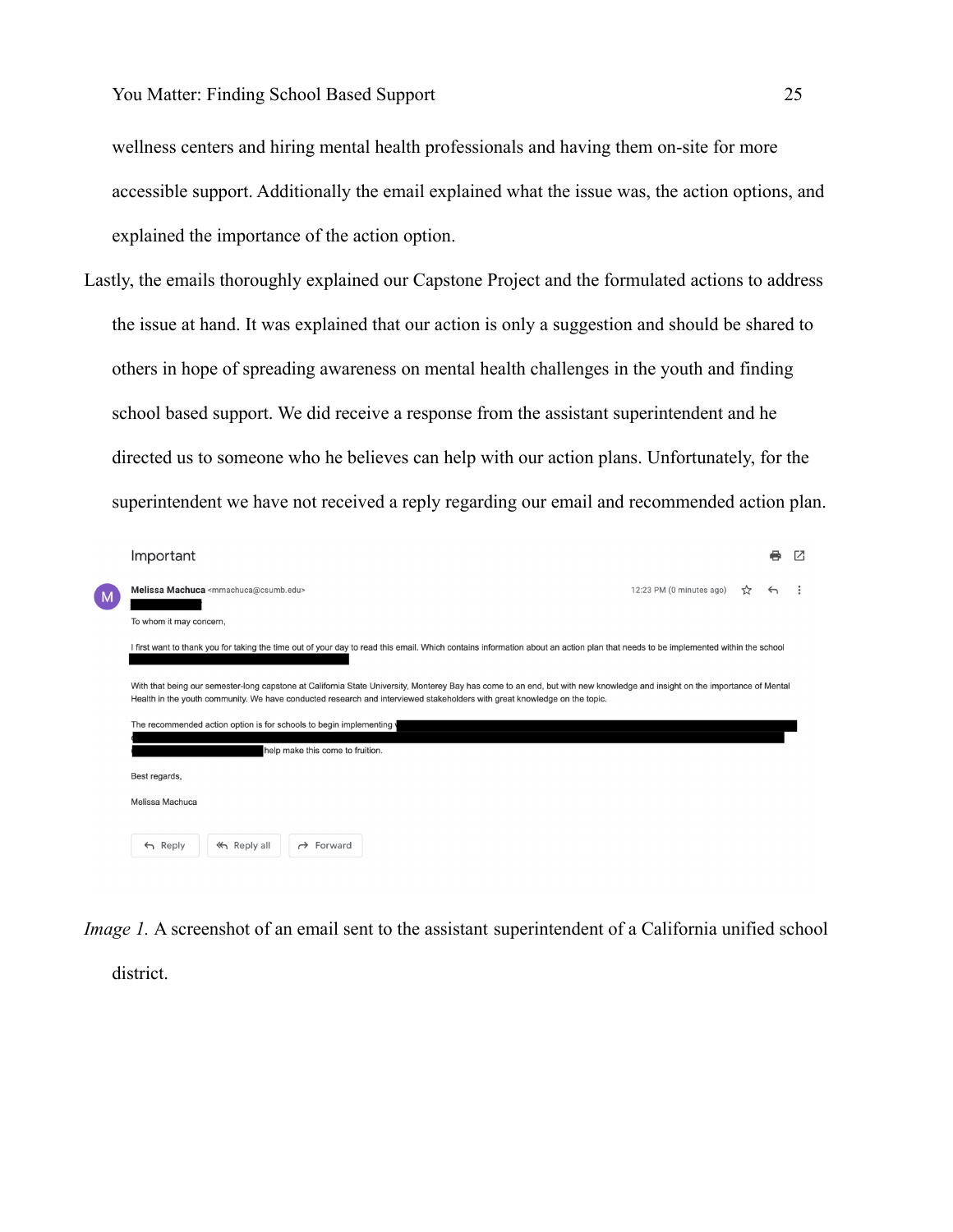| <b>Menssa Machuca</b> <mmachuca@csump.edu></mmachuca@csump.edu>                                                                                                                                                                                                                                            | <b>ISLAN</b> | ኢና |         |  |
|------------------------------------------------------------------------------------------------------------------------------------------------------------------------------------------------------------------------------------------------------------------------------------------------------------|--------------|----|---------|--|
| To whom it may concern,                                                                                                                                                                                                                                                                                    |              |    |         |  |
| I first want to thank you for taking the time out of your day to read this email. Which contains information about two action plans that<br>need to be implemented within the school                                                                                                                       |              |    |         |  |
| With that being our semester-long capstone at California State University, Monterey Bay has come to an end, but with new knowledge<br>and insight on the importance of Mental Health in the youth community. We have conducted research and interviewed stakeholders<br>with great knowledge on the topic. |              |    |         |  |
| The recommended action option is for schools to begin                                                                                                                                                                                                                                                      |              |    |         |  |
|                                                                                                                                                                                                                                                                                                            |              |    |         |  |
| s. This is where the<br>make this come to fruition.                                                                                                                                                                                                                                                        |              |    | to help |  |
|                                                                                                                                                                                                                                                                                                            |              |    |         |  |
| Best regards,                                                                                                                                                                                                                                                                                              |              |    |         |  |
| Melissa Machuca                                                                                                                                                                                                                                                                                            |              |    |         |  |
| $\n  Daniv\n$<br>$\rightarrow$ Equipped                                                                                                                                                                                                                                                                    |              |    |         |  |

*Image 2.* A screenshot of an email sent to the superintendent of a California unified school district

After completing our research and collecting data, we were not surprised by how many middle school students felt unsupported by their school when it came to their mental well being. However, we did not expect to have 18 students take our survey; we thought we would only receive 3 to 5 back. So when we checked our data we were shocked by how many students took the time out of their day to take our survey to help us help them. Before we began our Capstone project, we wish we would have known how to manage our time more effectively to allow us to not feel so overwhelmed.

The critical next step after completing our Capstone project is to continue advocating for mental health in the youth and find them school-based support so they can finally begin their journey of healing. It is vital to remain informed about the severity of mental health and the harmful effects when they do not receive the help they need.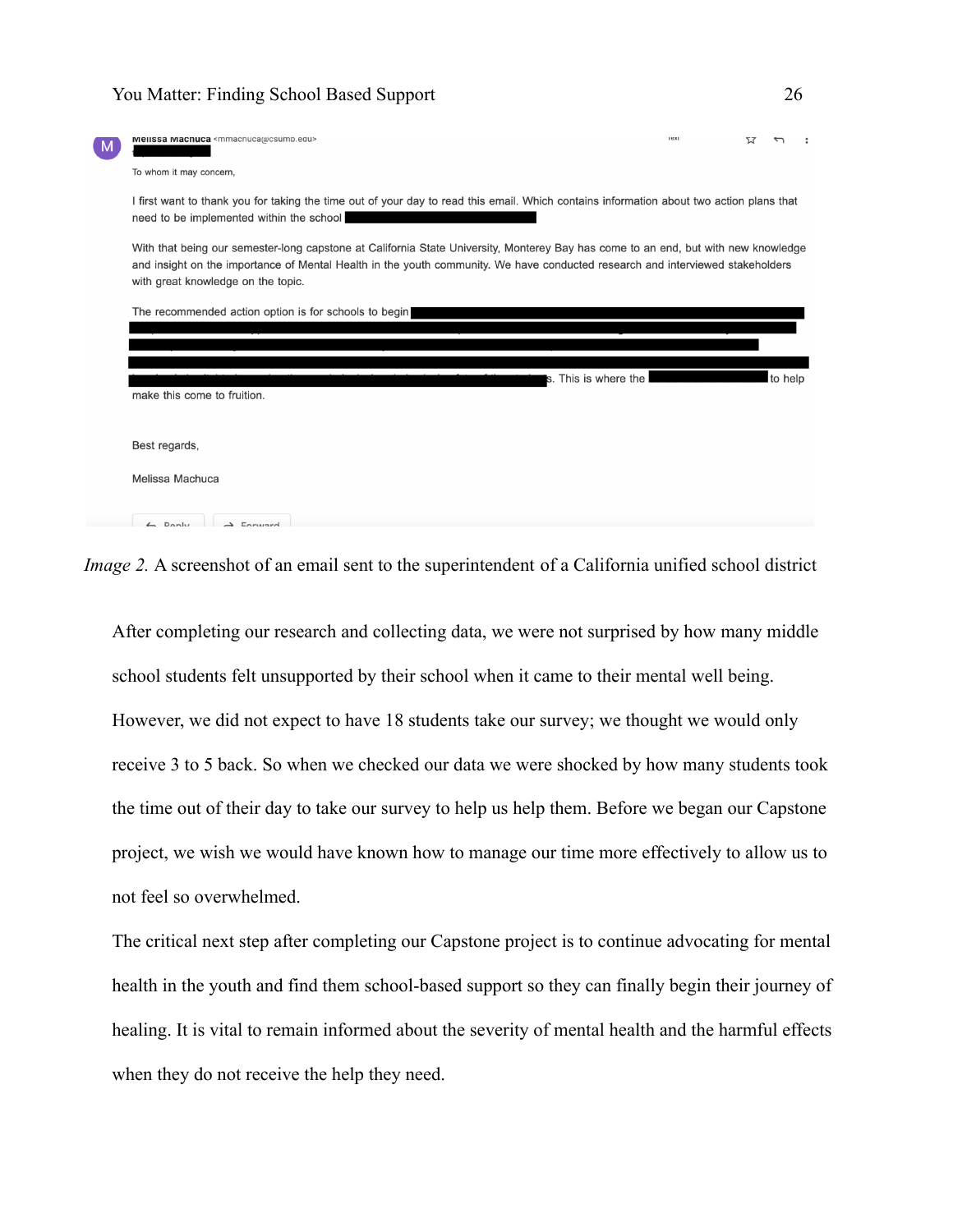# **Critical Reflection**

Reflecting back onto the first day when I walked into Professor Patty Whang's class, I had little to no clue on what exactly would go down in this course because all I had known was I had to create my senior project, also known as my capstone project. I was so excited and thrilled to hear that I was capable of being creative with a project as I had the ability to choose exactly what I wanted to do. I have always been passionate about the topic of mental health awareness as well as bringing it to light whenever it came to the youth because of how often this issue is overlooked. It saddened me most when reading the responses as to how children genuinely felt like they were receiving little to no help when it came to their mental health. Through many trial and errors of trying to complete the interview portion, my partner and I finally got what we needed and that was a voice that was capable of answering our questions. I was quite frustrated from a certain time due to the amount of times that my partner and I had gotten flaked on or even given the benefit of the doubt after being confirmed that we were capable of setting up interviews with the people that we needed to interview with. After speaking with my professor along with continually working with my partner, I found that I was going to be okay and that we would be capable of finishing this project because of the drive that both my partner and I had. After going through the many challenges of this capstone project, I do feel that the process of getting to the end is definitely worth all the stress and frustration that came along with it. As my plan to be a future educator is still in thought, I am proud of the progress and process that I experienced for my project as now I have the resources and thought process to attempt at bettering our school system for young adolescents who need help with mental health. Ultimately moving forward, I plan to voice my opinions to the schools as well as trying to get there to be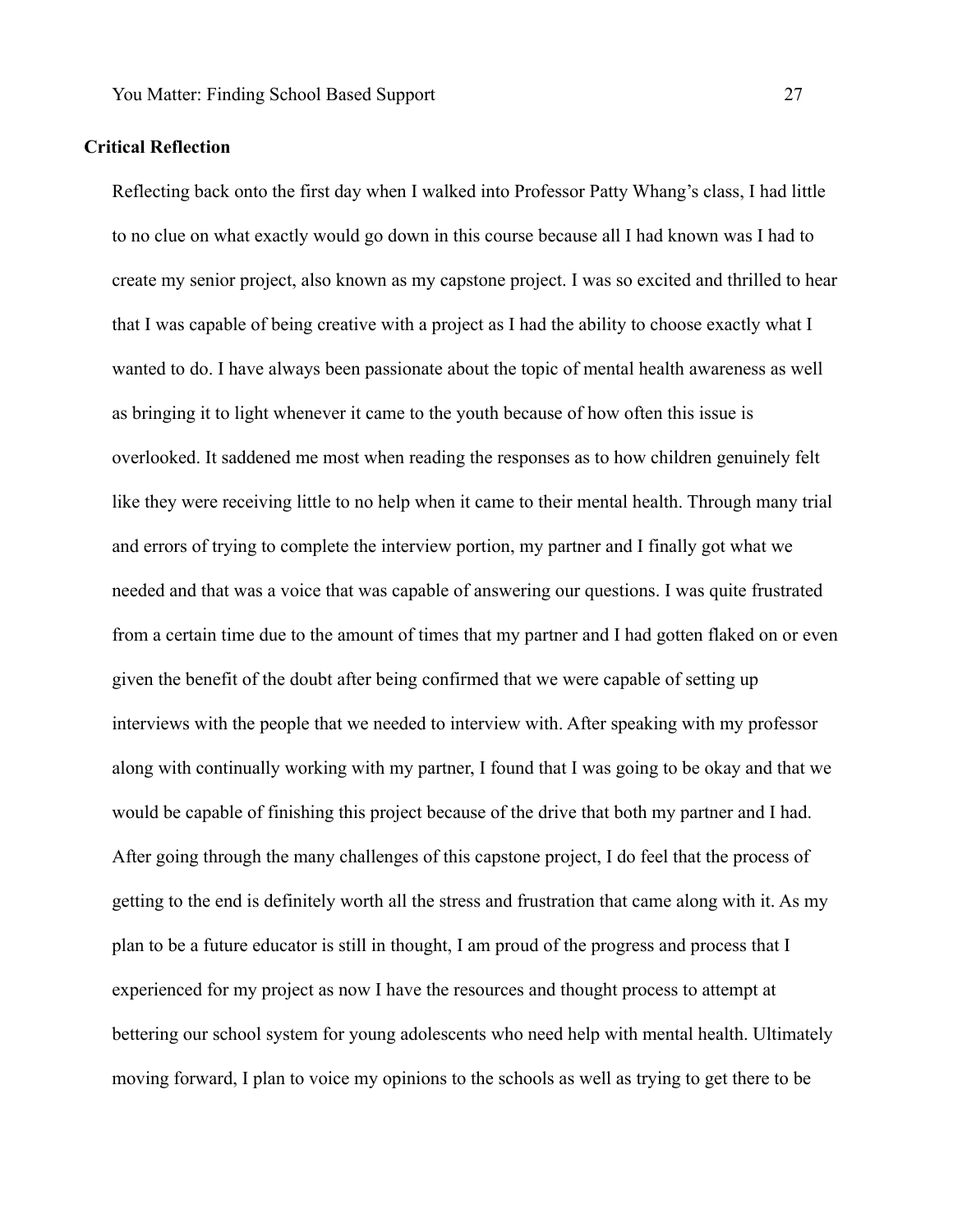changed sooner rather than later.

# **Synthesis and Integration**

My college experience here at Cal State Monterey Bay has definitely been a rollercoaster. I went from coming into this school being so confident in what I wanted to do to switching my major and even thinking about switching it again another time. After time and time, I finally settled on Liberal Studies. The coursework requirements, the Liberal Studies MLOs, along with the action research project has made an impact on my life as well as providing me with the proper knowledge and experience that I may require if I plan to pursue this issue. The two MLOs that I do feel stuck with me throughout this process have been MLO 1, Developing Educator, and MLO 5, Subject Matter Generalist. Based off of MLO 1, I am thankful for gaining the experience of hearing from professionals within this field as well as being capable of connecting with them because gaining all the knowledge I have. I can confidently say that I do not doubt my skills to think, write, and speak critically through the context of a California educator representing the main point of my project. Following along with that, I do feel my confidence with gaining knowledge from MLO 5 as I have recently completed my coherent in-depth that became successful within my action project. After thorough thought and research that was conducted, I do hope that I am capable of furthering my research as well as making a little difference sooner or later. As I continue to move forward with my professional career, I feel that I may need to continually familiarize myself with this topic as it is a serious matter, and if this is something that I am trying to make a change in I need the proper resources and assistance to do so. Ultimately, after completing this project I would like to say that my biggest takeaway from this is now that I contain the proper amount of knowledge, I do hope that I can somehow inspire, inform, and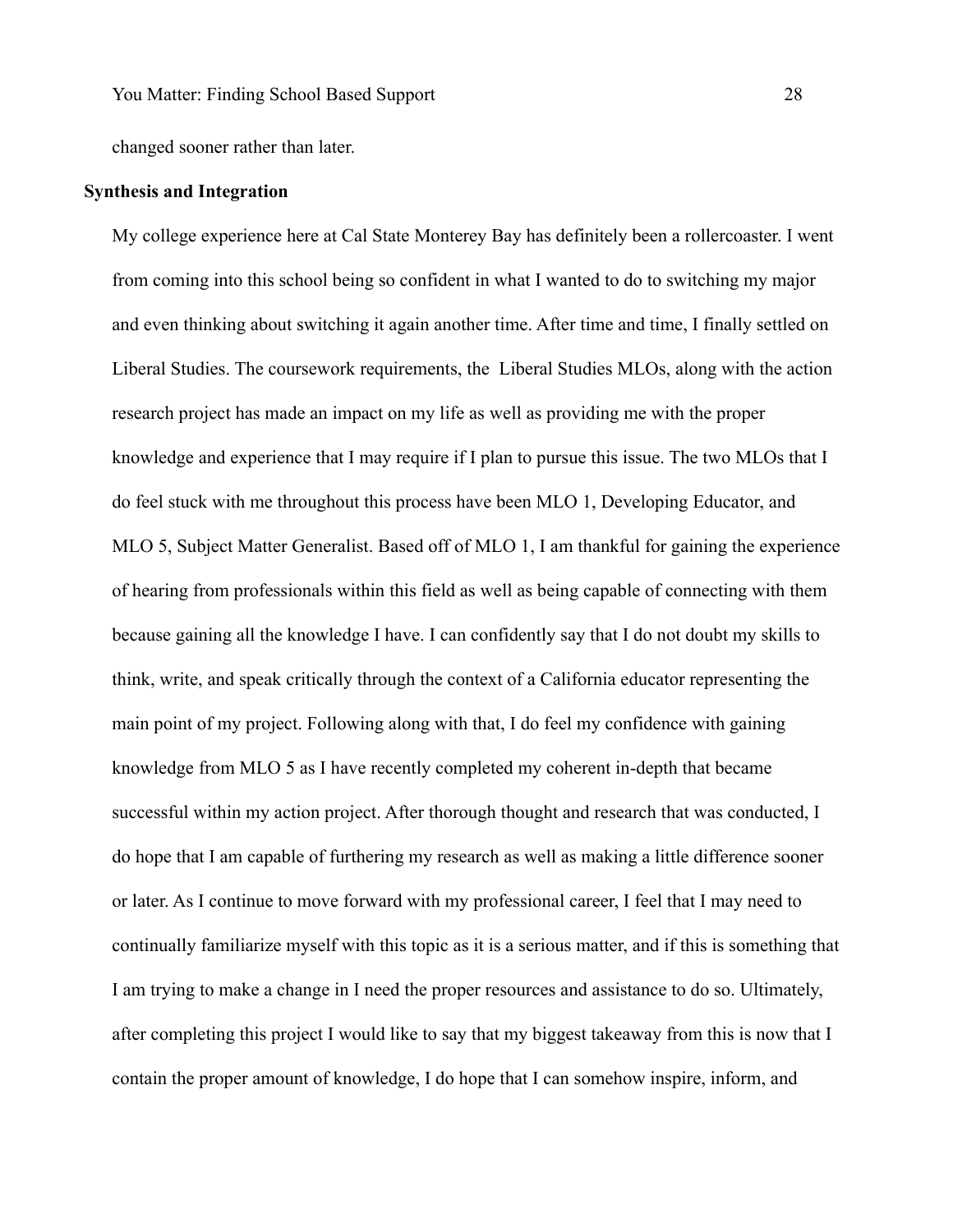educate those around me who share the same amount of concern when it comes to this topic of choice.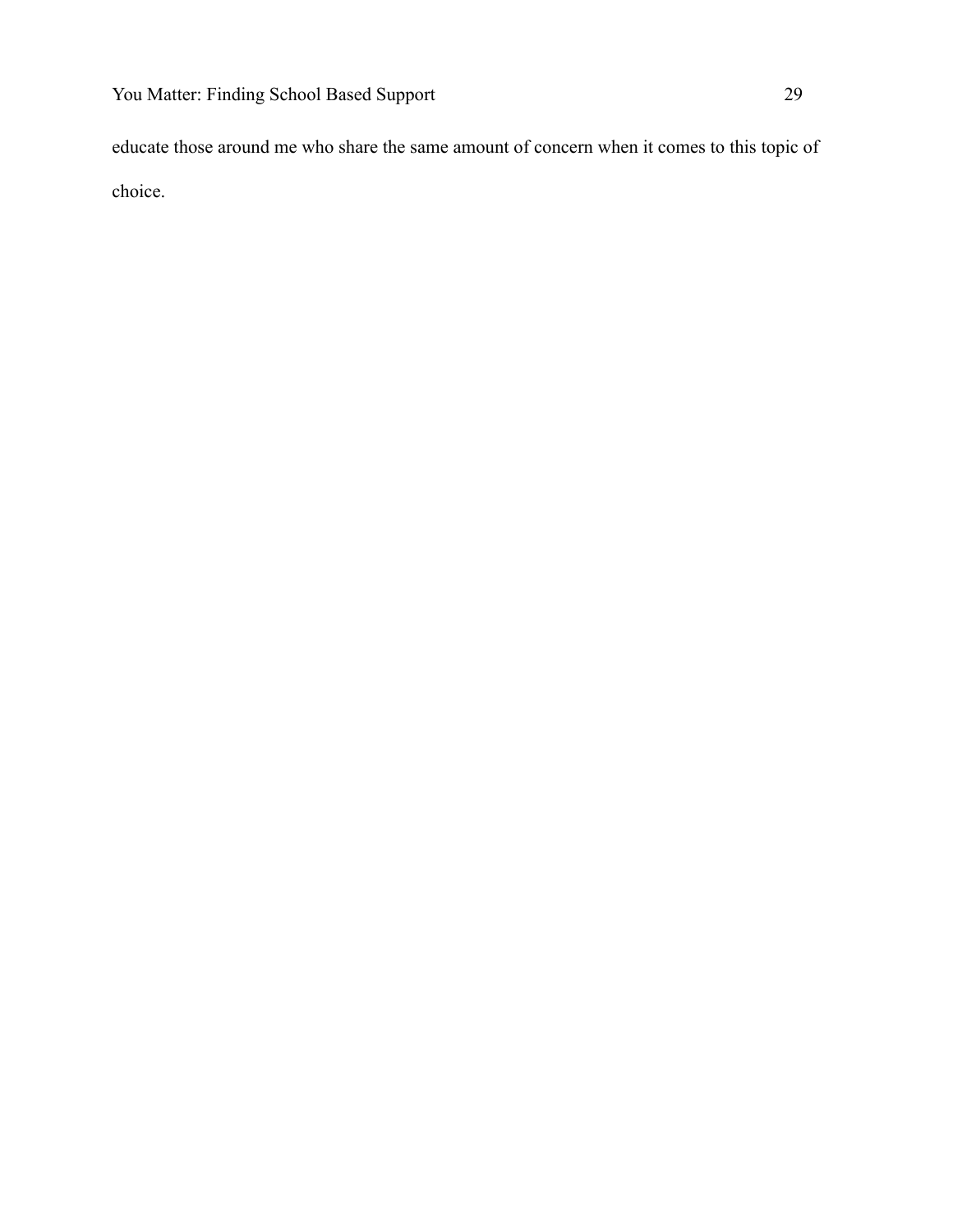#### **References**

- For educators. For Educators | MentalHealth.gov. (n.d.). Retrieved May 4, 2022, from https://www.mentalhealth.gov/talk/educators
- Franklin, C. G., Kim, J. S., Ryan, T. N., Kelly, M. S., & Montgomery, K. L. (2012). Teacher involvement in school mental health interventions: A systematic review. *Children and Youth Services Review*, *34*(5), 973-982.
- Henderson, P. (1993). Coping with mental illness: A program for middle school students. *Elementary School Guidance & Counseling*, *27*(3), 198-208.
- HMS Wellness Center. (n.d.). Retrieved May 4, 2022, from

https://sites.google.com/salinasuhsd.org/hmswellnesscenter/the-den

- Jones, C. (2020, December 9). *School 'Wellness Centers' could be an answer to soaring mental health needs in California*. EdSource. Retrieved May 4, 2022, from https://edsource.org/2020/school-wellness-centers-could-be-an-answer-to-soaring-mental -health-needs-in-california/644857
- Kadvany, E. (2016, October 27). *Palo Alto School Wellness Centers provide support, coordination*. News | Palo Alto Online |. Retrieved May 4, 2022, from https://www.paloaltoonline.com/news/2016/10/27/high-school-wellness-centers-providesupport-coordination
- Keyes, C. L. (2006). Mental health in adolescence: is America's youth flourishing?. *American journal of orthopsychiatry*, *76*(3), 395-402.